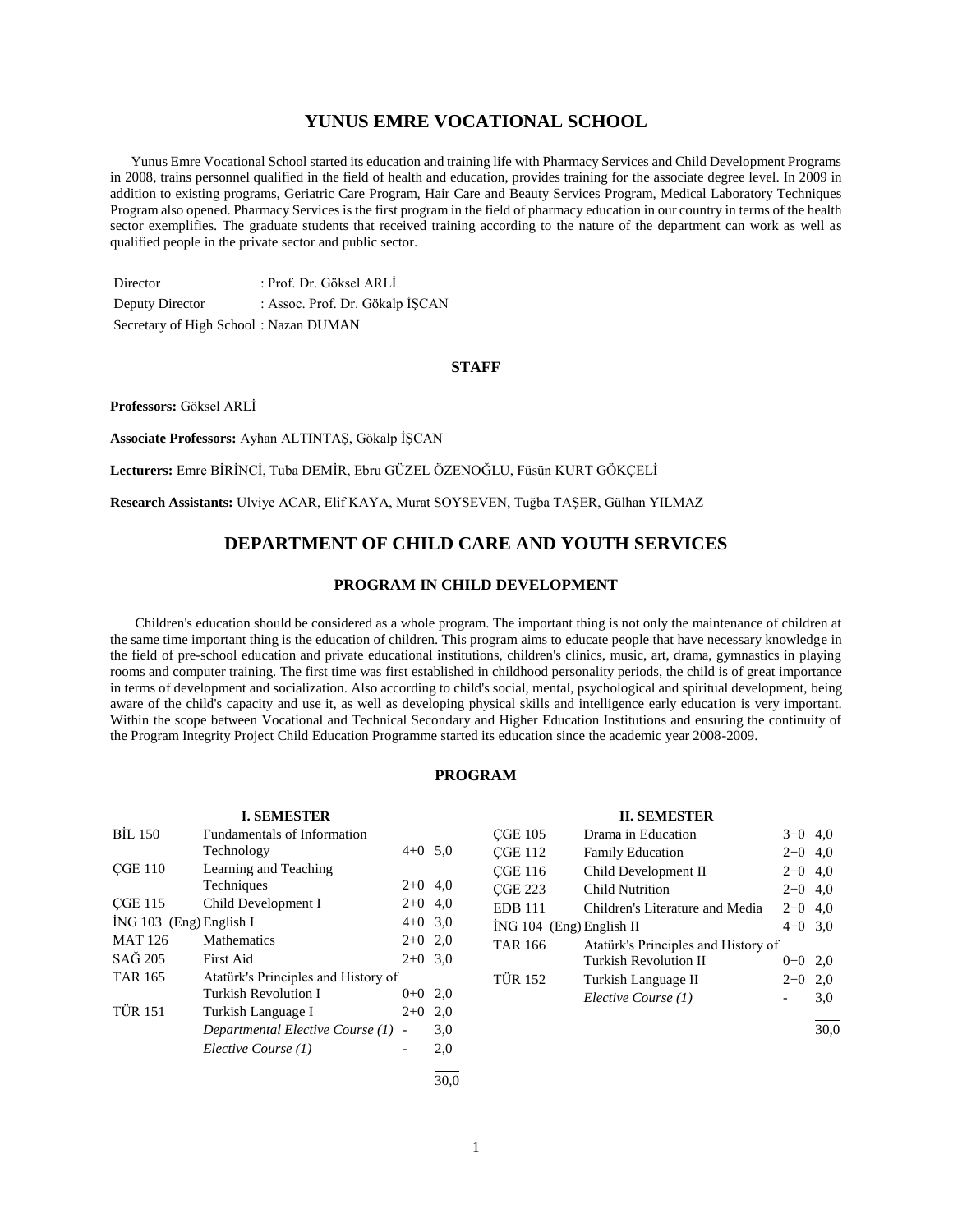# **III. SEMESTER**

| <b>CGE 229</b> | Art and Creativeness in Childhood      | $3+0$ 2,0 |      |
|----------------|----------------------------------------|-----------|------|
| <b>CGE 231</b> | Special Education I                    | $3+2$ 5.0 |      |
| <b>CGE 233</b> | Practice in Preschool Education        |           |      |
|                | Institutions I                         | $1+4$ 5,0 |      |
| <b>CGE 235</b> | Material Development at Pre-school     |           |      |
|                | <b>Education Institutions</b>          | $2+0$ 3.0 |      |
| <b>CGE 237</b> | Communication with Children            | $2+0$ 3.0 |      |
| ISL 221        | <b>Business Management and Quality</b> | $2+0$ 3.0 |      |
| SAĞ 209        | Maternal and Child Health              | $2+0$     | 3,0  |
|                | Departmental Elective Course (1)       |           | 4,0  |
|                | Elective Course (1)                    |           | 2,0  |
|                |                                        |           | 30.0 |

## **DEPARTMENTAL ELECTIVE COURSES**

| <b>CGE 104</b> | Description of Guidance and          |           |     |
|----------------|--------------------------------------|-----------|-----|
|                | <b>Counseling Course</b>             | $2+0$ 2,0 |     |
| <b>CGE 106</b> | Diction and Body Language            | $2+0$     | 3,0 |
| <b>CGE 107</b> | Child and Music                      | $3+0$     | 4.0 |
| <b>CGE 118</b> | Child Recreation and Entertainment   | $2+0$     | 3,0 |
| <b>CGE 120</b> | Personal Development                 | $3+0$     | 4.0 |
| <b>CGE 206</b> | Training and Development of          |           |     |
|                | <b>Unhealthy Children</b>            | $2+2$ 3.0 |     |
| <b>CGE 208</b> | Language Development and             |           |     |
|                | Development and Education of         |           |     |
|                | Children with Communication          |           |     |
|                | Disorders                            | $2+2$ 4.0 |     |
| <b>CGE 209</b> | Education of the Gifted and Talented |           |     |
|                | Children                             | $2+2$     | 3,0 |
| <b>CGE 221</b> | <b>Following Art Activities</b>      | $2+0$     | 3,0 |
| <b>CGE 225</b> | Child Rights and Society             | $2+0$     | 2,0 |
|                |                                      |           |     |

# **IV. SEMESTER**

| <b>ARY 208</b> | Research Methods and Techniques         | $2+1$ 4,0 |      |
|----------------|-----------------------------------------|-----------|------|
| <b>CGE 111</b> | Inclusive Education                     | $2+0$ 3,0 |      |
| <b>CGE 214</b> | Seminar                                 | $2+0$ 4.0 |      |
| CGE 232        | Special Education II                    | $3+2$ 5,0 |      |
|                | CGE 234 Practice in Preschool Education |           |      |
|                | Institutions II                         | $1+4$ 5,0 |      |
|                | OKÖ 202 Child Psychology and Adaptation |           |      |
|                | Problems                                | $2+2$ 5,0 |      |
|                | Departmental Elective Course (1)        |           | 4,0  |
|                |                                         |           | 30,0 |
|                |                                         |           |      |

| <b>CGE 239</b> | Science and Technology on        |           |     |
|----------------|----------------------------------|-----------|-----|
|                | Childhood                        | $3+0$     | 4,0 |
| CGE 241        | Child and Game                   | $2+0$     | 3,0 |
| HUK 259        | Children's Law                   | $2+0$     | 2,0 |
| <b>SAN 217</b> | <b>Fundamental Art Education</b> | $3+0$     | 4,0 |
|                |                                  |           |     |
|                | <b>ELECTIVE COURSES</b>          |           |     |
| <b>BEÖ</b> 155 | <b>Physical Education</b>        | $2+0$     | 2,0 |
| KÜL 199        | Cultural Activities              | $0+2$ 2,0 |     |
|                | MÜZ 151 Short History of Music   | $2+0$ 3,0 |     |
| SAN 155        | <b>Hall Dances</b>               | $0+2$ 2,0 |     |
| SHZ 106        | Introduction to Social Work      | $2 + 0$   | 3,0 |
| <b>SNT 155</b> | History of Art                   | $2+0$     | 2,0 |
| SOS 155        | Folkdance                        | $2+0$     | 2,0 |
| <b>THU 203</b> | <b>Community Services</b>        | $0+2$ 3.0 |     |
| <b>TIY 308</b> | Republic Era Turkish Theatre     | $2+0$     | 3,0 |
|                |                                  |           |     |

# **DEPARTMENT OF ELECTRONICS AND AUTOMATION**

# **BIOMEDICAL SCIENCES (UOÖLP LEEDS METROPOLITAN)**

# **PROGRAM**

## **I. SEMESTER**

| BIY 123 | Microbiology                                 | $2+0$ 3,0 |     |
|---------|----------------------------------------------|-----------|-----|
|         | BİY 125 Genetics and Molecular Biology       | $4+0$ 6,0 |     |
|         | BMB 101 Introduction to Biomedical Science I | $3+0$ 4.5 |     |
|         | BMB 103 Practice in Biomedical Sciences I    | $0+3$ 4.5 |     |
|         | BMB 105 Cytology, Hematology and             |           |     |
|         | Immunology                                   | $4+0$ 6,0 |     |
|         | TAR 165 Atatürk's Principles and History of  |           |     |
|         | <b>Turkish Revolution I</b>                  | $0+0$ 2,0 |     |
|         | TÜR 151 Turkish Language I                   | $2+0$ 2,0 |     |
|         | Elective Course (1)                          |           | 2.0 |
|         |                                              |           |     |

**II. SEMESTER**

| п. эерпезик |                                               |           |     |  |
|-------------|-----------------------------------------------|-----------|-----|--|
|             | ANA 122 Human Physiology                      | $4+0$ 6.0 |     |  |
|             | BMB 102 Introduction to Biomedical Science II | $3+0$ 4.5 |     |  |
|             | BMB 104 Practice in Biomedical Sciences II    | $0+3$ 4.5 |     |  |
|             | BMB 106 Mechanism of Drug Action              | $4+0$ 6,0 |     |  |
|             | KIM 114 Biochemistry                          | $2+0$ 3.0 |     |  |
|             | TAR 166 Atatürk's Principles and History of   |           |     |  |
|             | <b>Turkish Revolution II</b>                  | $0+0$ 2.0 |     |  |
|             | TÜR 152 Turkish Language II                   | $2+0$ 2,0 |     |  |
|             | Elective Course (1)                           |           | 2,0 |  |
|             |                                               |           |     |  |
|             |                                               |           |     |  |

30,0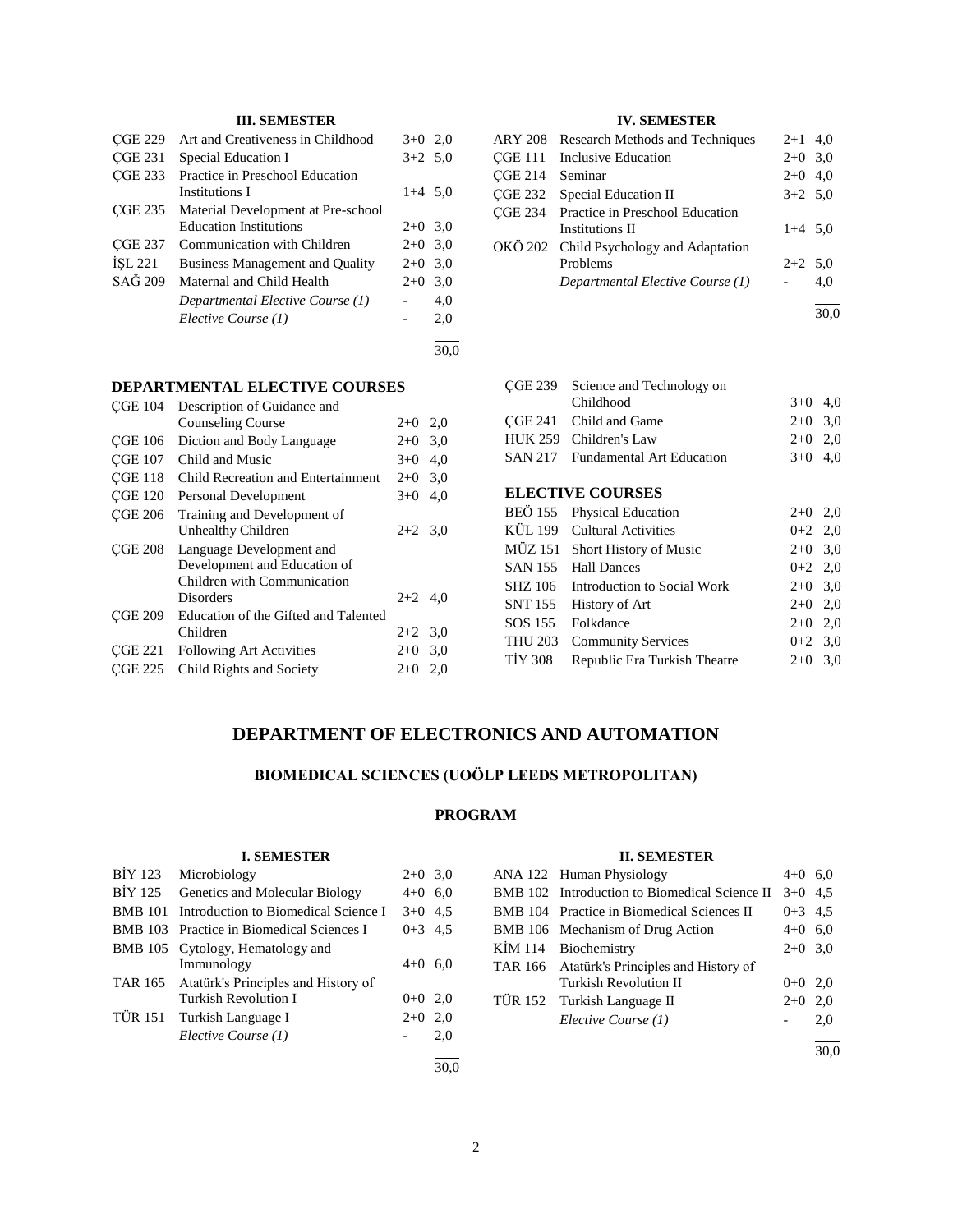|                         | <b>III. SEMESTER</b>                          |           |           |                | <b>IV. SEMESTER</b>                  |           |           |
|-------------------------|-----------------------------------------------|-----------|-----------|----------------|--------------------------------------|-----------|-----------|
|                         | 230 039 (Eng) Cellular Basis of Disease       |           | $5+0$ 7.5 |                | 300 12 (Eng) Biology of Cancer       | $5+0$ 7.5 |           |
|                         | 300.13 (Eng) Research Investigations          |           | $5+0$ 7.5 |                | 300 35 (Eng) Mechanisms of Disease   |           |           |
|                         | 300.39 (Eng) Diagnosis of Infectious Disease  |           | $5+0$ 7.5 |                | Transmission                         | $5+0$ 7.5 |           |
|                         | 300.42 (Eng) Professional Scientific Practice |           | $5+0$ 7.5 |                | 300 41 (Eng) DNA Technology          | $5+0$ 7,5 |           |
|                         |                                               |           | 30,0      |                | Elective Course (1)                  |           | 7.5       |
|                         |                                               |           |           |                |                                      |           | 30,0      |
| <b>ELECTIVE COURSES</b> |                                               |           |           | <b>MÜZ 155</b> | Turkish Folk Music                   |           | $2+0$ 2,0 |
|                         | 300.40 (Eng) Applied Molecular Biology        | $5+0$ 7.5 |           | <b>MÜZ 157</b> | <b>Traditional Turkish Art Music</b> |           | $2+0$ 2,0 |
|                         | $300\,40*$ (Eng) Medical Pharmacology         | $5+0$ 7.5 |           | <b>SEK 222</b> | Work Place Psychology                |           | $2+0$ 3,0 |
| <b>BEÖ 155</b>          | <b>Physical Education</b>                     | $2+0$ 2,0 |           | <b>SEK 230</b> | Speed Reading Techniques and         |           |           |
| <b>CEK 210</b>          | Health Insurance and Social                   |           |           |                | Shorthand                            |           | $1+1$ 3,0 |
|                         | <b>Security Applications</b>                  | $2+0$ 3.0 |           | <b>SNT 155</b> | History of Art                       |           | $2+0$ 2,0 |
| <b>CEV 322</b>          | <b>Environment Health</b>                     | $2+0$ 3.0 |           | SOS 155        | Folkdance                            |           | $2+0$ 2,0 |
| ILT $201$               | Interpersonal Communication                   | $3+0$ 4.5 |           | <b>THU 203</b> | <b>Community Services</b>            |           | $0+2$ 3.0 |
| <b>KÜL 199</b>          | <b>Cultural Activities</b>                    | $0+2$ 2,0 |           |                |                                      |           |           |

# **DEPARTMENT OF HAIR AND BEAUTY SERVICES**

## **PROGRAM IN HAIRCARE AND BEAUTY SERVICES**

 In the program students are training for the profession of hairdressing and beautician, hair styling, hair care, basic skin and body care techniques. In 2009-2010 academic year with the additional placement of students Hair Care and Beauty Services program started its education with academics and experts from the industry training staff qualified to deliver a higher quality service in this area, researchers and innovative qualified intermediate staff aims to educate. Gradute students will have very large business opportunities, according to their professional knowledge, skills and qualified individual characteristics that make a difference in the sector with scientific and technological developments.

## **PROGRAM**

### **II. SEMESTER**

| $ING 104$ (Eng) English II |                                     |           | $4+0$ 3,0 |
|----------------------------|-------------------------------------|-----------|-----------|
| KİM 120                    | <b>Fundamentals of Chemistry</b>    | $2+0$ 4,0 |           |
| <b>SGH 104</b>             | Microbiology and Hygiene            | $2+0$     | 4.0       |
| <b>SGH 106</b>             | Hairdressing and Care II            | $2 + 3$   | 6,0       |
| <b>SGH 108</b>             | Hair and Skin Diseases              | $2+0$     | 4,0       |
| <b>SGH 205</b>             | Hair and Makeup Design on the       |           |           |
|                            | Computer                            | $1+1$     | 3.0       |
| <b>TAR 166</b>             | Atatürk's Principles and History of |           |           |
|                            | <b>Turkish Revolution II</b>        | $0 + 0$   | 2.0       |
| <b>TÜR 152</b>             | Turkish Language II                 | $2+0$     | 2.0       |
|                            | Elective Course (1)                 |           | 2,0       |
|                            |                                     |           |           |

l 30,0

## **III. SEMESTER**

**I. SEMESTER**

 $i$ NG 103 (Eng) English I 4+0 3,0 SGH 101 Skincare 1+3 5,0<br>SGH 103 Fundamentals of Makeup 2+2 5,0

SGH 105 Hairdressing and Care I 2+3 6,0

TÜR 151 Turkish Language I 2+0 2,0

TAR 165 Atatürk's Principles and History of

Technology 4+0 5,0

Turkish Revolution I  $0+0$  2,0

*Elective Course (1)* - 2,0

BİL 150 Fundamentals of Information

SGH 103 Fundamentals of Makeup

| ANA 215 Fundamentals of Body and Physiology $2+0$ 3,0 |           |  |
|-------------------------------------------------------|-----------|--|
| SGH 203 Makeup for the Stage and the Lens             | $1+2$ 4.0 |  |
| SGH 209 Hand-Foot and Nail Care                       | $1+3$ 4.0 |  |
| SGH 211 Professional Massaging                        | $1+2$ 3.0 |  |

## **IV. SEMESTER**

| EST 202 Esthetics and Ethics | $2+0$ 4.0 |  |
|------------------------------|-----------|--|
| ISL 209 Business Management  | $2+0$ 2.0 |  |
| KOZ 204 Cosmetic Products    | $2+0$ 4.0 |  |
| SGH 210 Body Care            | $2+0$ 4.0 |  |

l 30,0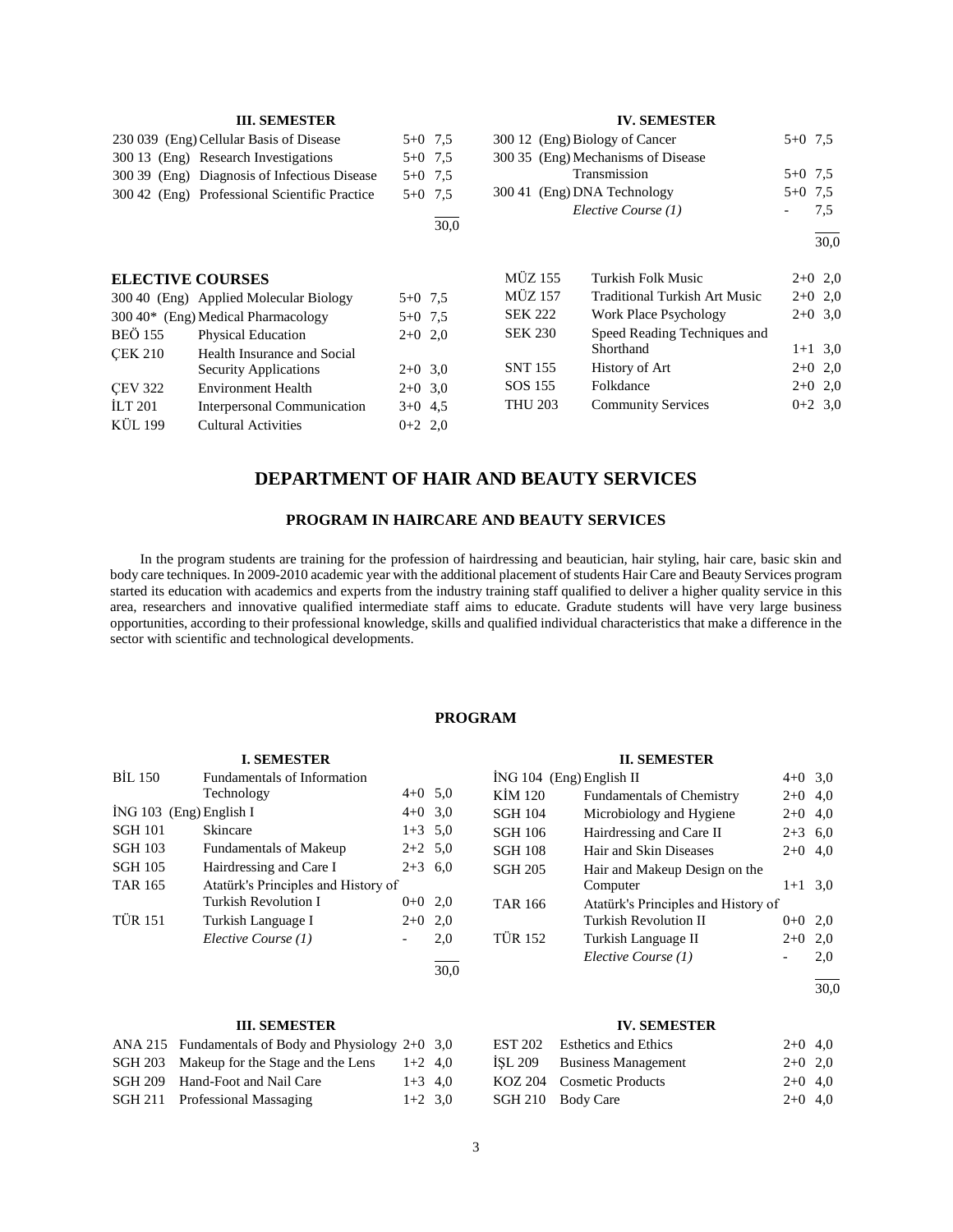| SGH 213 Epilation |                                  | $1+2$ 3.0 |     |
|-------------------|----------------------------------|-----------|-----|
|                   | SGH 215 Wig Applications         | $1+1$ 3.0 |     |
|                   | SGH 217 Hair Styling I           | $1+3$ 5.0 |     |
|                   | Departmental Elective Course (1) |           | 3.0 |
|                   | Elective Course (1)              |           | 2.0 |
|                   |                                  |           |     |
|                   |                                  |           |     |

#### **DEPARTMENTAL ELECTIVE COURSES**

| CGE 106 Diction and Body Language | $2+0$ 3,0 |  |
|-----------------------------------|-----------|--|
| SAN 219 Fundamental Art Education | $2+0$ 3.0 |  |
| SGH 110 Bun-making                | $0+3$ 5.0 |  |
| SGH 212 Nail Care                 | $1+2$ 5.0 |  |
| SGH 214 Special Care Practices    | $0+2$ 5.0 |  |
|                                   |           |  |

| SGH 218 Hair Styling II<br>Departmental Elective Courses (2) | $1+3$ 6.0<br>$\sim$ $ \sim$ | 10.0 |
|--------------------------------------------------------------|-----------------------------|------|
|                                                              |                             | 30.0 |

#### **ELECTIVE COURSES**

| BEÖ 155 Physical Education            | $2+0$ 2,0 |  |
|---------------------------------------|-----------|--|
| KÜL 199 Cultural Activities           | $0+2$ 2,0 |  |
| MÜZ 155 Turkish Folk Music            | $2+0$ 2,0 |  |
| MÜZ 157 Traditional Turkish Art Music | $2+0$ 2,0 |  |
| SNT 155 History of Art                | $2+0$ 2,0 |  |
| SOS 155 Folkdance                     | $2+0$ 2,0 |  |
| THU 203 Community Services            | $0+2$ 3.0 |  |
| TİY 308 Republic Era Turkish Theatre  | $2+0$ 3.0 |  |
|                                       |           |  |

# **DEPARTMENT OF HEALTH CARE SERVICES**

## **PROGRAM IN GERIATRIC CARE**

 Geriatric Care program leads an important role in social work area according to the the changes occured in the mobility of world and our countries population due to young people population is reduced and the elderly population increased, also changes occured into the traditional structure of family. In order to adapted students to become familiar with recent developments in the industry Geriatric Care Program principles and practices of elderly care are training with anatomy, physiology, and basic gerontology. Graduate students from this program can work in the area of elderly care services, Social Services and Child Protection Agency are carried out by municipalities, hospitals, non-governmental organizations, nursing homes, elderly nursing homes, dormitories and the powerless, day centers for the elderly, health applications for units, home care services, elderly home editing, etc.

## **PROGRAM**

## ANA 104 Anatomy 2+0 3,0 ANA  $108$  Physiology 2+0 3,0 BİL 150 Fundamentals of Information Technology  $4+0$  5,0 ETK 103 Professional Ethics 2+0 2,0  $i$ NG 103 (Eng) English I 4+0 3,0 TAR 165 Atatürk's Principles and History of Turkish Revolution I  $0+0$  2,0 TÜR 151 Turkish Language I  $2+0$  2,0 YAB 103 Professional Terminology 2+0 3.0

**I. SEMESTER**

| $1 \Delta D$ $10 \sigma$ | Troncssional Terminology            | $2 + 0$ $3.0$ |     |
|--------------------------|-------------------------------------|---------------|-----|
| YAB 107                  | Principles and Practices in Elderly |               |     |
|                          | Care I                              | $3+1$ 5.0     |     |
|                          | Elective Course (1)                 |               | 2.0 |
|                          |                                     |               |     |

#### **III. SEMESTER**

|                   | İLT 219 Interpersonal Relations | $2+0$ 2,0 |  |
|-------------------|---------------------------------|-----------|--|
|                   | PSİ 207 Psychology              | $2+0$ 3,0 |  |
| SAĞ 102 First Aid |                                 | $2+0$ 2.5 |  |

| $ING 104$ (Eng) English II |                                     | $4+0$ 3,0 |     |
|----------------------------|-------------------------------------|-----------|-----|
| TAR 166                    | Atatürk's Principles and History of |           |     |
|                            | <b>Turkish Revolution II</b>        | $0+0$ 2,0 |     |
| TÜR 152                    | Turkish Language II                 | $2+0$ 2,0 |     |
| YAB 104                    | <b>Fundamentals of Gerontology</b>  | $3+0$ 5,0 |     |
| <b>YAB 108</b>             | Principles and Practices in Elderly |           |     |
|                            | Care II                             | $3+1$ 5.0 |     |
| YAB 110                    | Pharmacology                        | $2+0$ 5,0 |     |
| YAB 112                    | <b>Infectious Diseases</b>          | $3+0$ 5.0 |     |
|                            | Elective Course (1)                 |           | 3,0 |

**II. SEMESTER**

#### l 30,0

## **IV. SEMESTER**

| PSİ 214 Geropsychiatry             | $2+0$ 3,0 |  |
|------------------------------------|-----------|--|
| SAĞ 218 Public Health              | $2+0$ 3,0 |  |
| YAB 208 Aged Care Services at Home | $2+0$ 3,0 |  |

30,0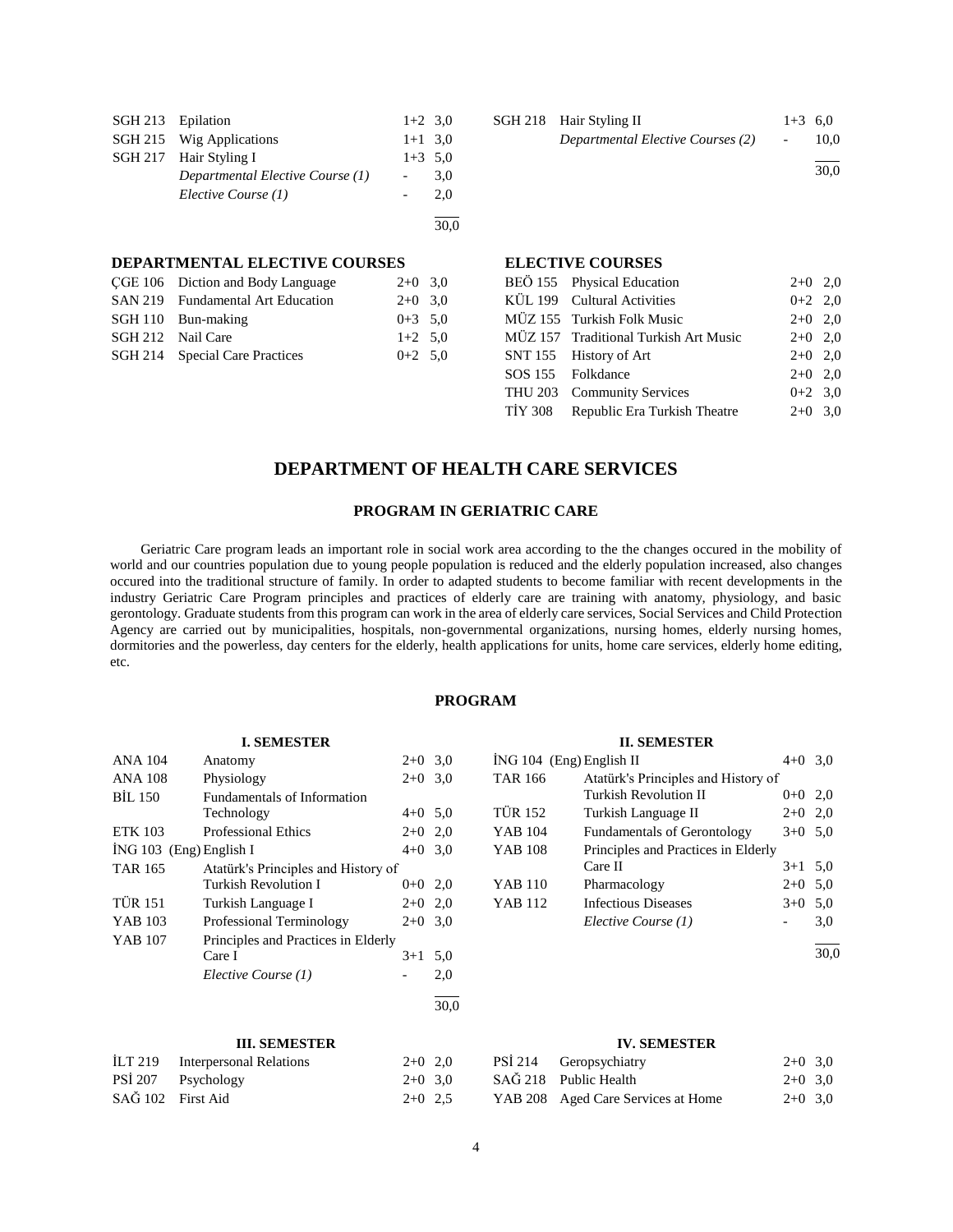|         | SOS 220 Health Sociology            | $2+0$ 2,0 |     |
|---------|-------------------------------------|-----------|-----|
|         | YAB 207 Principles of Nutrition     | $2+0$ 3.0 |     |
| YAB 209 | Principles and Practices in Elderly |           |     |
|         | Care III                            | $3+1$ 5.0 |     |
|         | YAB 211 Gerontology Social Services | $2+0$ 3.0 |     |
|         | YAB 213 Knowledge of Diseases I     | $2+0$ 3.5 |     |
|         | Departmental Elective Courses (2)   |           | 4,0 |
|         | Elective Course (1)                 |           | 2.0 |
|         |                                     |           |     |

30,0

# **DEPARTMENTAL ELECTIVE COURSES**

| ARY 207 Research Methods and Techniques | $2+0$ 2,0 |  |
|-----------------------------------------|-----------|--|
| ISL 211 Total Quality Management        | $2+0$ 3.0 |  |
| TİY 221 Creative Drama                  | $2+0$ 3.0 |  |
| TLT 202 Medical Waste                   | $2+0$ 3.0 |  |
| YAB 114 Disinfectants and Their Uses    | $2+0$ 4.0 |  |
| YAB 222 Nutraceuticals                  | $2+0$ 4.0 |  |
|                                         |           |  |

|                 | YAB 214 Knowledge of Disease II  | $2+0$ 4.0 |     |
|-----------------|----------------------------------|-----------|-----|
|                 | YAB 216 Social Rehabilitation    | $2+0$ 3,0 |     |
|                 | YAB 218 Physical Rehabilitation  | $2+2$ 4,0 |     |
| YAB 220 Seminar |                                  | $2+1$ 4.0 |     |
|                 | Departmental Elective Course (1) |           | 4.0 |
|                 | Elective Course (1)              |           | 2.0 |
|                 |                                  |           |     |

30,0

# **ELECTIVE COURSES**

| BEÖ 155 Physical Education            | $2+0$ 2,0 |  |
|---------------------------------------|-----------|--|
| ECY 215 Basic Immunology              | $2+0$ 3,0 |  |
| KÜL 199 Cultural Activities           | $0+2$ 2,0 |  |
| MÜZ 155 Turkish Folk Music            | $2+0$ 2,0 |  |
| MÜZ 157 Traditional Turkish Art Music | $2+0$ 2,0 |  |
| SHZ 106 Introduction to Social Work   | $2+0$ 3,0 |  |
| SNT 155 History of Art                | $2+0$ 2,0 |  |
| SOS 155 Folkdance                     | $2+0$ 2.0 |  |
| THU 203 Community Services            | $0+2$ 3.0 |  |
|                                       |           |  |

# **DEPARTMENT OF MEDICAL SERVICES AND TECHNIQUES**

## **PROGRAM IN MEDICAL LABORATORY TECHNIQUES**

 The purpose of Medical Laboratory Techniques Program is to train students as medical laboratory technicians who can analyses medical situations for health institutions, laboratories and patient diagnosis centers. The program?s graduates have the skillis of laboratory equipment, machinery, tools and equipment of medical materials, using biochemical, microbiological, pathological knowledge and they can make hematological analysis. Graduate students can work at various health facilities, private clinics and analysis laboratories, research centers, health organizations, institutes of sanitation and food industry enterprises.

## **PROGRAM**

|                         | <b>I. SEMESTER</b>                  |           |      |                            | <b>II. SEMESTER</b>                 |           |      |
|-------------------------|-------------------------------------|-----------|------|----------------------------|-------------------------------------|-----------|------|
| <b>ANA 104</b>          | Anatomy                             | $2+0$ 3.0 |      | <b>ANA 108</b>             | Physiology                          | $2+0$ 3,0 |      |
| <b>BIL 150</b>          | Fundamentals of Information         |           |      | BIY 110                    | <b>Fundamental of Microbiology</b>  | $2+0$ 4,0 |      |
|                         | Technology                          | $4+0$ 5,0 |      | $ING 104$ (Eng) English II |                                     | $4+0$ 3,0 |      |
| ING 103 (Eng) English I |                                     | $4+0$ 3.0 |      | KIM 130                    | <b>Fundamentals of Biochemistry</b> | $2+0$ 4,0 |      |
| KIM 135                 | Fundamental of Chemistry I          | $2+0$ 4,0 |      | KİM 136                    | Fundamental of Chemistry II         | $2+0$ 4,0 |      |
| <b>TAR 165</b>          | Atatürk's Principles and History of |           |      | <b>TAR 166</b>             | Atatürk's Principles and History of |           |      |
|                         | Turkish Revolution I                | $0+0$ 2,0 |      |                            | Turkish Revolution II               | $0+0$ 2,0 |      |
| <b>TLT</b> 101          | Medical Biology and Genetics        | $3+0$ 6.0 |      | <b>TLT 104</b>             | Clinical Microbiology               |           |      |
| <b>TÜR 151</b>          | Turkish Language I                  | $2+0$ 2,0 |      |                            | Applications                        | $1+2$ 5,0 |      |
|                         | Elective Courses (2)                | -         | 5,0  | <b>TÜR 152</b>             | Turkish Language II                 | $2+0$ 2,0 |      |
|                         |                                     |           | 30,0 |                            | Elective Course (1)                 |           | 3,0  |
|                         |                                     |           |      |                            |                                     |           | 30.0 |

#### **III. SEMESTER**

| ETK 207 Professional Ethics                             | $2+0$ 3.0 |  |
|---------------------------------------------------------|-----------|--|
| KIM 243 Clinical Biochemistry                           | $2+0$ 5.0 |  |
| KIM 265 Applications in Clinical Biochemistry $1+2$ 5,0 |           |  |
| TLT 203 Hematology                                      | $2+0$ 3.0 |  |

## **IV. SEMESTER**

| BİY 236 Cytology  |                       | $2+0$ 5.0 |  |
|-------------------|-----------------------|-----------|--|
|                   | SAĞ 220 Public Health | $2+0$ 5.0 |  |
| SAĞ 222 First Aid |                       | $2+1$ 3.0 |  |
|                   | TLT 214 Pathology     | $2+0$ 5,0 |  |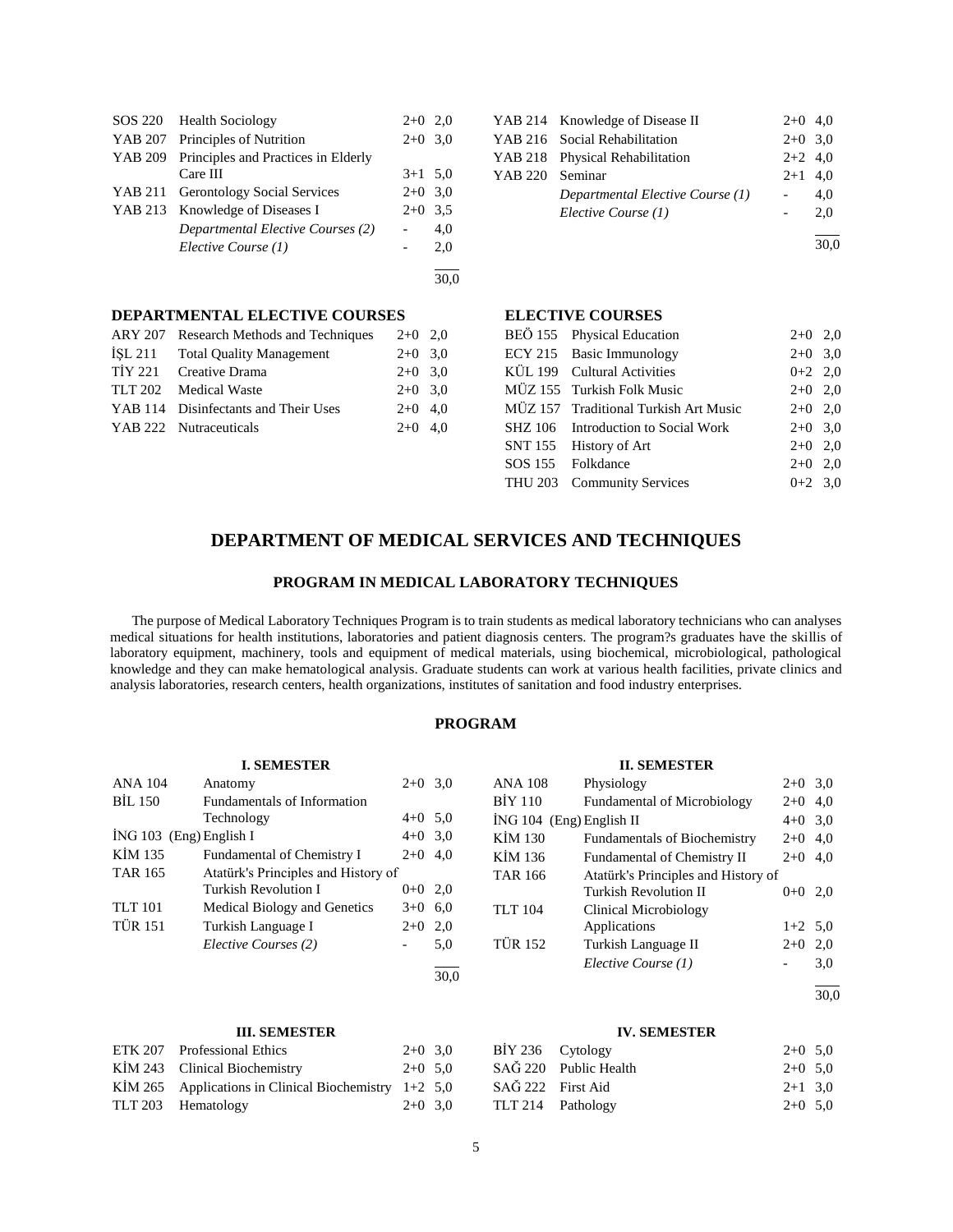| TLT 213 Experimental Animals      | $2+0$ 4.0 |     |
|-----------------------------------|-----------|-----|
| TLT 215 Parasitology              | $2+0$ 4.0 |     |
| Departmental Elective Courses (2) | $\sim$    | 6.0 |
|                                   |           |     |

İLT 201 Interpersonal Communication 3+0 4,5 PSİ 202 Introduction to Psychology 2+0 3,0 TLT 202 Medical Waste 2+0 3,0

TLT 217 Genetic Analysis 2+0 3,0 TLT 219 Biotechnology and Biosafety 2+0 3,0 TLT 221 Methods of Criminal Investigation 2+0 3,0

Techniques 2+0 3,0

**DEPARTMENTAL ELECTIVE COURSES**

BİY 238 Microscopy and Preparation

TLT 216 Radiation Biology and Nuclear<br>Medicine

| TLT 220 | <b>Health Services Management</b> |     | $2+0$ 3.0 |
|---------|-----------------------------------|-----|-----------|
|         | Departmental Elective Courses (3) | $-$ | 9.0       |

l  $\frac{1}{30,0}$ 

|         | TLT 223 Laboratory Knowledge          | $2+0$ 3,0 |  |
|---------|---------------------------------------|-----------|--|
|         | <b>ELECTIVE COURSES</b>               |           |  |
|         | BEÖ 155 Physical Education            | $2+0$ 2,0 |  |
|         | KÜL 199 Cultural Activities           | $0+2$ 2,0 |  |
|         | MÜZ 151 Short History of Music        | $2+0$ 3,0 |  |
|         | MÜZ 155 Turkish Folk Music            | $2+0$ 2,0 |  |
|         | MÜZ 157 Traditional Turkish Art Music | $2+0$ 2,0 |  |
|         | SNT 155 History of Art                | $2+0$ 2,0 |  |
|         | SOS 155 Folkdance                     | $2+0$ 2.0 |  |
|         | THU 203 Community Services            | $0+2$ 3.0 |  |
| TIY 308 | Republic Era Turkish Theatre          | $2+0$ 3.0 |  |

# **DEPARTMENT OF PHARMACY**

30,0

 $2+0$  3,0

## **PROGRAM IN PHARMACY SERVICES**

 Pharmacy Services is the first program in the field of pharmacy education in our country in terms of the health sector exemplifies. The graduate students that received training according to the nature of the department can work as well as qualified people in the private sector and public sector.

## **PROGRAM**

|                | <b>I. SEMESTER</b>                   |                          |      |                | <b>II. SEMESTER</b>                 |           |      |
|----------------|--------------------------------------|--------------------------|------|----------------|-------------------------------------|-----------|------|
| <b>BIL 150</b> | <b>Fundamentals of Information</b>   |                          |      | <b>ANA 114</b> | <b>Basic Anatomy</b>                | $2+0$ 4,0 |      |
|                | Technology                           | $4+0$ 5.0                |      | <b>ANA 124</b> | <b>Basic Physiology</b>             | $2 + 0$   | 4,0  |
| <b>BIY 131</b> | <b>Basic Biology</b>                 | $2+0$                    | 4,0  | <b>ECY 104</b> | Introduction to Pharmacy            |           |      |
| <b>ECY 103</b> | Introduction to Pharmacy             |                          |      |                | Technician II                       | $2+2$ 5,0 |      |
|                | Technician I                         | $2+0$ 5.0                |      | <b>ECY 106</b> | Principles of Pharmacy Services     |           |      |
| <b>ECY 105</b> | Occupational Terminology             | $2+0$                    | 3,0  |                | and Code of Ethics                  | $2+0$ 4,0 |      |
|                | İNG 103 (Eng) English I              | $4 + 0$                  | 3,0  |                | İNG 104 (Eng) English II            | $4+0$ 3,0 |      |
| <b>MAT 134</b> | <b>Vocational Mathematics</b>        | $3 + 1$                  | 4,0  | KIM 116        | <b>Basic Chemistry</b>              | $2+1$ 4,0 |      |
| <b>TAR 165</b> | Atatürk's Principles and History of  |                          |      | <b>TAR 166</b> | Atatürk's Principles and History of |           |      |
|                | <b>Turkish Revolution I</b>          | $0 + 0$                  | 2,0  |                | <b>Turkish Revolution II</b>        | $0+0$     | 2,0  |
| <b>TÜR 151</b> | Turkish Language I                   | $2+0$                    | 2,0  | <b>TÜR 152</b> | Turkish Language II                 | $2+0$     | 2,0  |
|                | Elective Course (1)                  | $\overline{\phantom{a}}$ | 2,0  |                | Elective Course (1)                 |           | 2,0  |
|                |                                      |                          | 30,0 |                |                                     |           | 30,0 |
|                |                                      |                          |      |                |                                     |           |      |
|                |                                      |                          |      |                |                                     |           |      |
|                | <b>III. SEMESTER</b>                 |                          |      |                | <b>IV. SEMESTER</b>                 |           |      |
| <b>BIY 237</b> | <b>Basic Microbiology</b>            | $2+0$ 4,0                |      | <b>ECY 208</b> | Drug Forms and Medical Supplies     | $4+1$ 7,0 |      |
| <b>ECY 207</b> | <b>Hospital Pharmacy Technicians</b> | $1+0$                    | 2,0  | <b>ECY 210</b> | <b>Natural Products</b>             | $2+1$ 4,0 |      |
| <b>ECY 209</b> | <b>Basic Information on Diseases</b> | $2+0$                    | 4,0  | <b>ECY 212</b> | Drug Intoxication                   | $2 + 0$   | 4,0  |
| <b>ECY 211</b> | Practical Information on Drugs       | $6 + 0$                  | 7,0  | <b>İLT 201</b> | Interpersonal Communication         | $3+0$ 4.5 |      |
| KİM 263        | <b>Basic Biochemistry</b>            | $2+0$                    | 5,0  | <b>KOZ 202</b> | <b>Cosmetic Products</b>            | $2+0$ 3,5 |      |
| SAĞ 203        | <b>Basic Public Health</b>           | $2+0$                    | 3,0  | <b>PZL 252</b> | Sales Management                    | $2+0$ 3,0 |      |
| SAĞ 205        | <b>First Aid</b>                     | $2+0$ 3.0                |      |                | Elective Courses (2)                |           | 4,0  |
|                | Elective Course (1)                  | $\overline{\phantom{a}}$ | 2,0  |                |                                     |           |      |
|                |                                      |                          |      |                |                                     |           | 30,0 |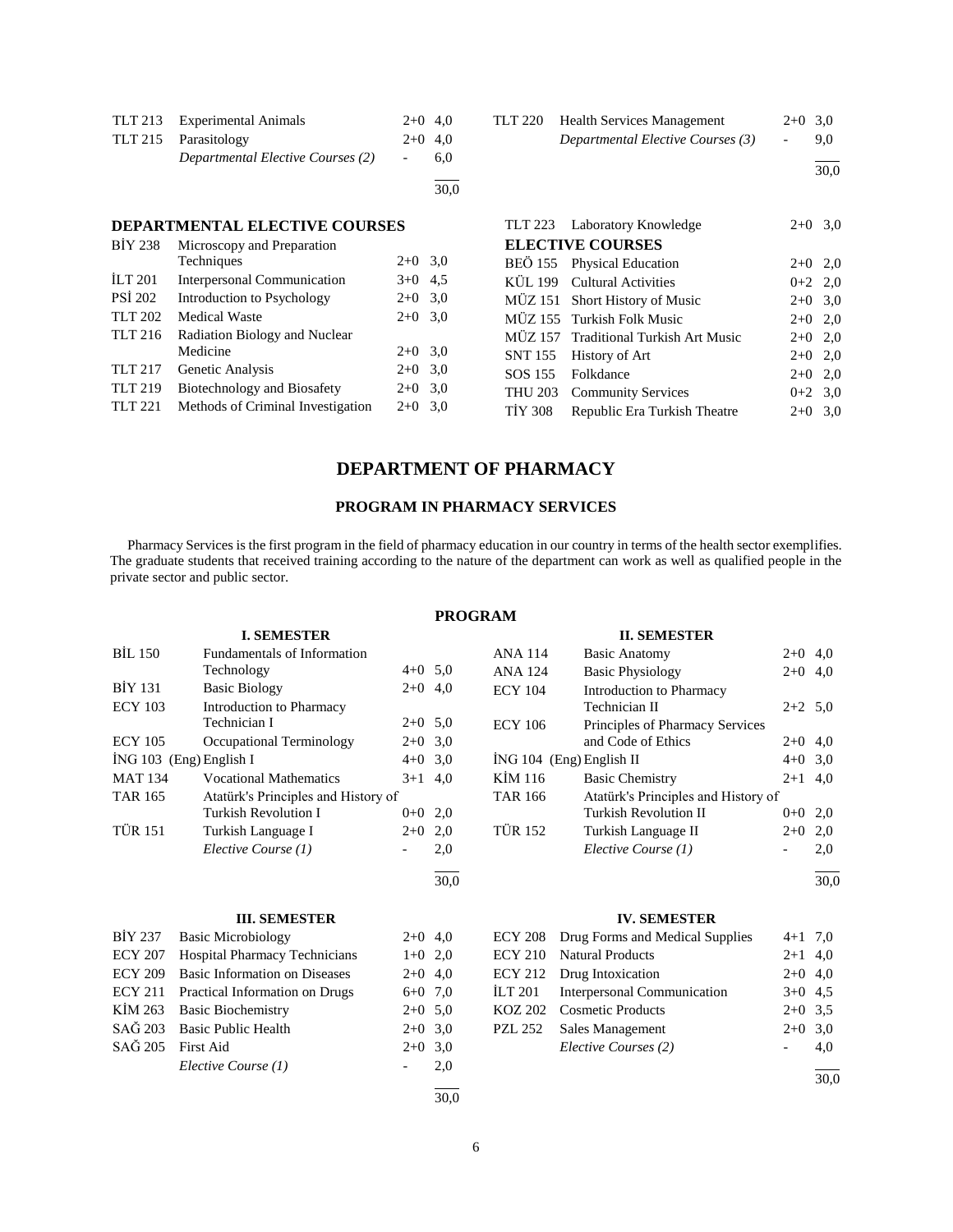## **ELECTIVE COURSES**

| BEÖ 155 Physical Education       | $2+0$ 2,0 |  |
|----------------------------------|-----------|--|
| CEK 312 Labor Law                | $2+0$ 3,0 |  |
| ECY 213 Non-prescription Drugs   | $1+0$ 2,0 |  |
| ECY 215 Basic Immunology         | $2+0$ 3,0 |  |
| IKT 222 Health Economy           | $2+0$ 2,0 |  |
| ISL 109 Introduction to Business | $2+0$ 3.5 |  |
| KÜL 199 Cultural Activities      | $0+2$ 2,0 |  |

|  | MUH 113 Introduction to Accounting    | $2+2$ 4,0 |  |
|--|---------------------------------------|-----------|--|
|  | MÜZ 155 Turkish Folk Music            | $2+0$ 2,0 |  |
|  | MÜZ 157 Traditional Turkish Art Music | $2+0$ 2,0 |  |
|  | SNT 155 History of Art                | $2+0$ 2,0 |  |
|  | SOS 155 Folkdance                     | $2+0$ 2,0 |  |
|  | SOS 220 Health Sociology              | $2+0$ 2.0 |  |
|  | THU 201 Community Services            | $0+2$ 2.0 |  |
|  |                                       |           |  |

## **COURSE CONTENTS**

## **ANA 104 Anatomy 2+0 3,0**

Used in anatomy and the status indicates Order; the major axis and the plane is defined; Bone Structure, Types of joint and muscle of the General Features Description; Tissue Structure (epithelium, connective tissue, cartilage, bone); upper limbs bone, joint and muscle of lower limbs bones, joints and muscles; Back and Body of the bones, joints and muscles; Peripheral Nervous System, Circulatory System, Respiratory System, Digestive System, Urinary System, Genital System, Endocrine System, Central Nervous System, Sense Organs.

## **ANA 108 Physiology 2+0 3,0**

Cell Physiology, Definitions; Blood Physiology; Deposit Physiology, Nervous System Physiology; Circulatory System Physiology; EKG, Respiratory System Physiology of the Digestive System Physiology of the Urinary System Physiology, Reproduction and Life Height Physiological Changes; Endocrinology, Central Nervous System, Metabolism and Nutrition.

#### **ANA 114 Basic Anatomy 2+0 4,0**

Basic Terms and Concepts in Anatomy; Cell Structure and Types; Skeletal System; Muscular System; Blood and Fluidelectrolyte; Anatomyof the Heart and Vascular Structures; Anatomical Structure of Upper and Lower Respiratory Tract; Anatomical Structure of Thorax and Breast; Anatomical

Structure of the Central Nervous System; Peripheral Anatomical Structure of the Peripheral Nervous System; Sensory Organs; Structure of Pituitary Gland and Other Parts of the Endocrine System; Digestive Tract Organs: Structure of organs and glands of the digestive system; Urogenital System: Structures of the female urogenital system, Structures of the male urogenital system.

## **ANA 122 Human Physiology 4+0 6,0**

Cell Physiology, Definitions; Blood Physiology; Muscle Physiology; Nervous System Physiology; Physiology of the Circulatory System; EKG; Physiology of the Respiratory System; Physiology of the Digestive System; Physiology of the Urinary System; Reproduction and Physiological Changes During Life; Endocrinology; Central Nervous System; Metabolism and Nutrition.

**ANA 124 Basic Physiology 2+0 4,0** Basic Concepts and Terms in Physiology: Functions of the Cell; Respiratory Mechanics: Transport of oxygen and

carbon dioxide in blood, Functions; Functions of the Heart: Blood circulation, Lymph circulation; Blood and Fluid-Electrolytes; Central Nervous System; Peripheral System; Endocrine System; Urinary System; Digestive System; Sensory Organs; Circulatory System; Reproductive System; Motion System.

**ANA 215 Fundamentals of Body and Physiology 2+0 3,0** Basic Terms and Concepts in Anatomy; Cell Structure and Types; Skeletal System; Muscular System; Anatomical Structure of Upper and Lower Respiratory Tract; Sensory Organs; Urogenital System; Basic Terms and Concepts in Physiology; Functions of the Heart: Blood circulation, Lymph circulation; Blood and Fluid-Electrolytes; Central Nervous System, Peripheral System, Endocrine System, Urinary System, Digestive System, Circulatory System, Reproductive System..

**ARY 207 Research Methods and Techniques 2+0 2,0** Basic Concepts of Research: Knowledge, Science, Research, Scientific method, Steps of scientific method, Scientific research, Types of scientific research, Applied research; Research Topic (Problem); Factors Affecting the Selection of Research Topic; Variables and Types of Variables; Subproblems; Related Resources: Literature survey; Answering the Research Problem: Hypothesis; Objectives; Importance; Foundations (Assumptions) of Research; Limitations; Definitions; Literature Review: Research Method; Population and Sample.

**ARY 208 Research Methods and Techniques 2+1 4,0** Basic Concepts of the Research; Information, Science, Research, The Scientific Method, The stages of scientific method, Scientific research, Types of basic research, Applied research, Research problem; Factors affecting the choice of research topic, Variable and variable species, Sub problems, Related resources (literature), The research problem (hypothesis); Purpose; Importance; Research Based on Assumptions; Constraints, Definitions; Resource to Research; Research method, Population and sampling, Sampling methods, Data collection, Data collection methods used.

## **BEÖ 155 Physical Education 2+0 2,0**

Definition of Physical Education and Sports; Aims, Disadvantages of Inactive Life; Various Activities for Physical Education; Recreation; Human Physiology; First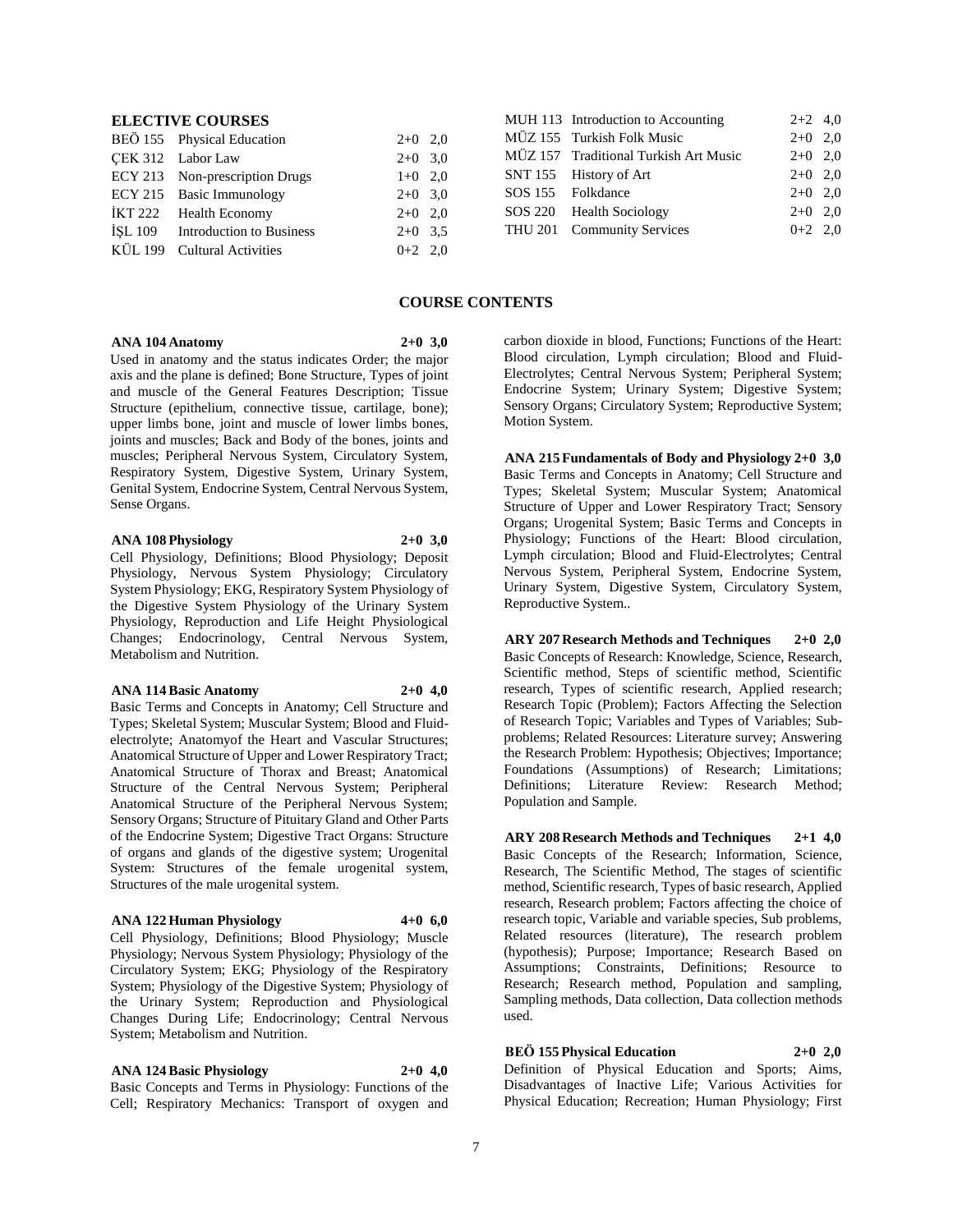Aid; Sports Branches: Definition, Rules and Application; Keep Fit Programs.

## **BİL 150 Fundamentals of Information Technology 4+0 5,0**

Introduction to Computer: History of Computer; Operating Systems: Introduction to operating systems; Office Software-Word Processors and Document Systems: General Characteristics of the Office Software; Office-Software-Spreadsheets Programs: Spreadsheets Programs; Office Software-Presentation Programs: Presentation Programs; E Mail-Personal Communication Management: General Characteristics of the E Mailing System; Effective use of the Internet and Internet Security; Network Technologies. Computer Hardware and Error Detection: Types of Computers; Social Networks and Social Media: Social Media and Introduction to Social Media; Special Application Software: Multimedia; Law and Ethics of Informatics: Intellectual Property and Informatics Law; E-Learning: Developments in E-Learning; E-Government Applications; Computer and Network Security; Latest Strategic of Informatics: Factors Technological Developments.

## **BİY 110 Fundamental of Microbiology 2+0 4,0**

Microbiology: Scope, Sub-branches, History, Nomenclature; Composition of Microbial Realm; Microorganism Groups; Morphology; Prokaryotic Cell Structure and Its Function; Eukaryotic Cell Structure and Its Function; Microbial Nutrition; Microbial Reproduction; Factors Affecting Reproduction: Culturation, Ways of reproductive measurement; Practical Applications: Laboratory tools, Equipment, Mediums, Painting, Sterilization - Disinfection methods; Metabolism; Genetics; Mutation; Recombination; Normal Flora; Antimicrobial Agents; Chemotherapy; Antibiogram Tests; Viruses; Fungi; Protozoa; Algae; Diagnosis of Infectious Diseases.

#### **BİY 123 Microbiology 2+0 3,0**

Basics of Microbiology; Safety in Microbiology; Aseptic Techniques; Computing Methods (Direct Calculation Techniques, Culture Techniques, etc.); Coloring Techniques; Microbial Cell Structure and Its Functions; Microbial Cell Development; Characterization of Bacterial Growth; Factors Affecting the Development and Survival of Microorganisms; Properties of Bacterial Spores; Disinfection and Sterilization; Microbial Pathogenicity and Disease Propagation Mechanism.

**BİY 125 Genetics and Molecular Biology 4+0 6,0** The Concept of Cell and Chemical Components of the Cell; Properties and Functions of the Cell Membrane; General Characteristics of Cell Organelles; Information on Genetics: Structure and functions of DNA, Structure of chromatin, DNA replication, Structure and Functions of RNA; Types of RNA; Genetic Information Flows; Genome Organization; Cell Cycle and Control; Basic Principles of Heredity; Definition and Types of Mutation; Physical and Chemical Mutagens; DNA Repair Mechanisms; Molecular Bases of Genetic Diseases.

#### **BİY 131 Basic Biology 2+0 4,0**

The Material Basis of Life; Formation of Living Organisms; Cell Formation; Difference between Living and Non-Living Cells; Acquisition of Cell and Energy; Human Cell Structure; Organelles and Their Functions; Cell Physiology, Cell Metabolism; DNA Structure and Genetic Code; Cell Division: Stages of cell division by mitosis and meiosis; Cell Inheritance.

## **BİY 236 Cytology 2+0 5,0**

Evolution of the Cell: Evolution and characteristics of prokaryotic and eukaryotic cells; Chemical Structure of the Cell: Inorganic and organic composition of the cell; Cell Membrane: Structure and functions of the cell membrane, Transitions in the cell membrane, Types of cell and cell matrix connections; Double-membrane Organelles: Structure and functions of the nucleus, Structure and functions of mitochondria and chloroplast; Single-membrane Organelles: Endoplasmic reticulum, Golgi apparatus, Structure and functions of lysosome and peroxisome; Nonmembranous Cells: Ribosome, Centrosome; Structure and Functions of Cytoskeleton.

#### **BİY 237 Basic Microbiology 2+0 4,0** Microbiology and Its Areas of Use; Microbial Nutrition; Reproduction, Microbial Reproduction Control; Routes of Microbial Transmission; Microbial Prevention: Vaccines and Immunization; Normal Flora Regions and Microorganisms; Groups and General Characteristics of Microorganisms: Bacteria-Fungus, Virus structure and

differentiation; Microorganisms and Antibiotics; Resistance Pathways; Basics of Immunology; Contamination; Hygiene and Sanitation.

## **BİY 238 Microscopy and Preparation Techniques 2+0 3,0**

Structure of Microscope; Technical Description of Microscopes; Parts of Microscope; Microscope Types: Stereo microscope, Dark field microscope, Phase-contrast microscope, Inverted microscope, Fluorescence microscope, Polarizing microscope, Interference microscope, Electron microscope, Confocal microscope, Sound microscope; Examination of Medical Materials: Fixation, Tissue processing, Painting; Immunohistochemical Examinations; Cytopathologic Examinations; Enzymatic Histochemical Examinations; Investigations of Biological Materials; Painting Methods; Cell Counting Methods.

**BMB 101 Introduction to Biomedical Science I 3+0 4,5** Science, and Scientific Method; Cell Structure; Prokaryotic, and Eukaryotic Cells; Cell Functions; Cell Membranes; Cell Organelles; Biology Central Dogma, Protein Synthesis; Genetics: Cell life cycle and basic heredity, Genome (DNA, genes and chromosomes); Genotype and Phenotype; Genetic Basis of Diseases; Tissues and Classification of Tissues; Organs and Systems Biology.

**BMB 102 Introduction to Biomedical Science II 3+0 4,5** Human Anatomy; Introduction to Pathology: Materials used in a pathology laboratory, Laboratory techniques in pathology; Cell Injury, Necrosis and Adaptation; Acute and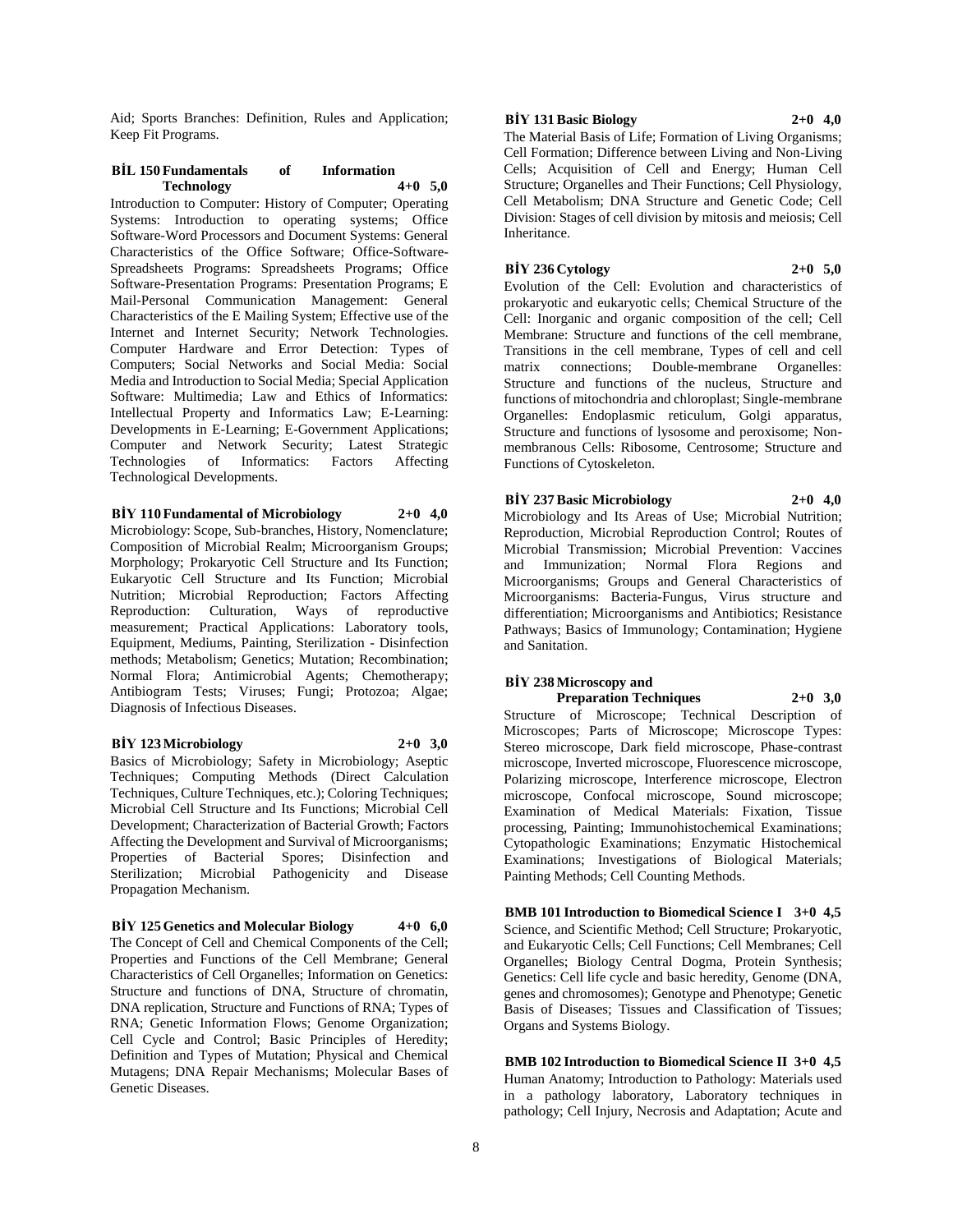Chronic Inflammation; Cell Regeneration and Wound Healing; Regulation of Body Fluids; Hemodynamic Disturbances; Human Diseases and Control of Human Diseases; Chemicals and Human Health; Introduction to Cancer Biology.

**BMB 103 Practice in Biomedical Sciences I 0+3 4,5** Laboratory Safety; Laboratory Techniques; Biomedical Instruments; Types of Microscopes and Their Characteristics; General Properties of the Cell (Unicellular Organisms, Multicellular Organisms); Diffusion and Osmosis; Mitotic Cell Division and Meiosis; General Properties of Enzymes; Epithelium Tissue (Epithelium, Gland Epithelium); Connective Tissue (Connective Tissue Cells, Connective Tissue Fibers); Cartilage Tissue (Hyaline Cartilage, Elastic Cartilage, Fibrocartilage); Bone Tissue (Microscopic Structure of Compact Bones, Bone Cells); Blood Tissue (Erythrocytes, Leukocytes, Agranulocytes, Granulocytes, Thrombocytes); Muscle Tissue (Smooth Muscle Structure, Skeletal Muscle Structure, Cardiac Muscle Structure); Nerve Tissue (Nervous Cells, Neuroglia Cells).

**BMB 104 Practice in Biomedical Sciences II 0+3 4,5** Determining Blood Types; Counting Blood Cells (Counting Erythrocytes and Leukocytes); Earthworm Dissection (Morphology and Anatomical Structure); Frog Dissection (Morphology and Anatomical Structure); Preparations of Unicellular Organisms; Histolytic Preparations: Taking crosscut, Making permanent preparations; Microphotography; Measurement and Drawing Techniques; Sheep Brain Dissection; Sheep Heart Dissection; Eye Dissection; Biomedical Modeling.

#### **BMB 105 Cytology, Hematology and Immunology 4+0 6,0**

Eukaryotic Cell Structure and Its Function; Major Components of Cells; Role of Enzymes in Cellular Processes; Energetics and Major Catabolic Pathways; Cell Growth Cycle; Control and Regulation of Differentiation; Blood Morphology; Measurement of Plasma and Serum Components; Molecular Diagnostics in Hematological Testing; Innate Immunity; Structure and function of Adaptive Immune System.

## **BMB 106 Mechanism of Drug Action 4+0 6,0**

Principles of Drug Administration; Absorption, Distribution, Metabolism, Excretion; Drug Side Effects; Effects of Drugs on Parasympathetic, Somatic, Sympathetic and Central Nervous Systems; Targets of Drug Effect; Receptor Theories: Ligand-controlled ion channels, G-protein coupled

receptors, Kinase-linked and-associated receptors, Nuclear receptors, Control of the receptor expression; Ion Channels as a Drug Target; Regulation of Intracellular Calcium Levels.

## **ÇEK 210 Health Insurance and Social Security Applications 2+0 3,0**

Private and Public Health Finance Sources; Definition and History of Health Insurance; Definition of Insurance; Concept of Health Insurance; History of Health Insurance; Emergence Reasons of Health Insurance: Health Insurance Applications in Turkey (Social Insurance Institution, Pension

Fund, Bag-Kur); Health Insurance and Problems faced in Application, General Health Insurance and Turkey; General Health Insurance Studies; Personal Health Insurance System Social Security Concept; Definition of Social Security and Conditions causing Social Security; Factors defining Concept of Social Security; Income Sources and Payments of Social Security; Social Security Funds; Public Service-Social Security Relations; Place of Health Insurance Inside Social Security.

## **ÇEK 312 Labor Law 2+0 3,0**

Principles and History of Labor Law; Labor Code; Contract of Service: Formation, Types, Obligations, Termination and its consequences; Regulation of Work; Trade Unions: Formation, Organization, Structure, Termination, Control; Union Membership; Guarantees of Union Membership; Collective Labor Agreements: Signing and application of the agreement; Strikes and Lockouts: Concept, Application, Consequences.

## **ÇEV 322 Environment Health 2+0 3,0**

Concept of Environment Health: Definition, Subjects, Characteristics; Environment, Human and Health Relation: Ecology of humans, Disease and environment relations, Social, cultural and economical effects; Concept of Environmental Disease and Toxicology: Risk evaluation, Risk transmission; Water, Air and Health Relation: Healthy drinking and usage water, Causes and kinds of water and air pollution, Infection diseases caused by water and air, Control of these diseases, The situation in Turkey; Others Types of Pollution: Soil, Food, Noise, Radioactive material; Urbanization and Health: Urban health, Project of healthy cities; Environmental Health Legislation in Turkey and in the European Union.

#### **ÇGE 104 Description of Guidance and Counseling Course 2+0 2,0**

Introduction to Guidance and Counselling: Subject matter, Aim, Principles and Limitations of guidance, Related fields; Reasons for Guidance: Social change, Automatic development, Subculture of youthfulness, Impossibilities of school, Developmental tasks; Fundamental of Guidance; Group Approach in Guidance and Counselling: Aim of group approach in guidance and counselling, Reasons for using group approach in guidance and counselling, Application fields of group approach, Services provided by group approach, Methods of group approach; Assessing and Understanding The Individual: Techniques for assessing and understanding the individual, Self report techniques, Observation and techniques based on observation, Techniques based on observation, Techniques based on measurement, student?s personal files; Guidance and Counselling Applications in Schools.

## **ÇGE 105 Drama in Education 3+0 4,0**

Definition of Drama; Differences and Similarities Among Types of Drama; History of Educational Drama; Importance and Benefits of Play and Drama in Child Development and Education; Drama Technique; Types of educational drama; Placement of Educational Drama Activities into Daily and Weekly Plan in Preschool Education: Utilizing drama as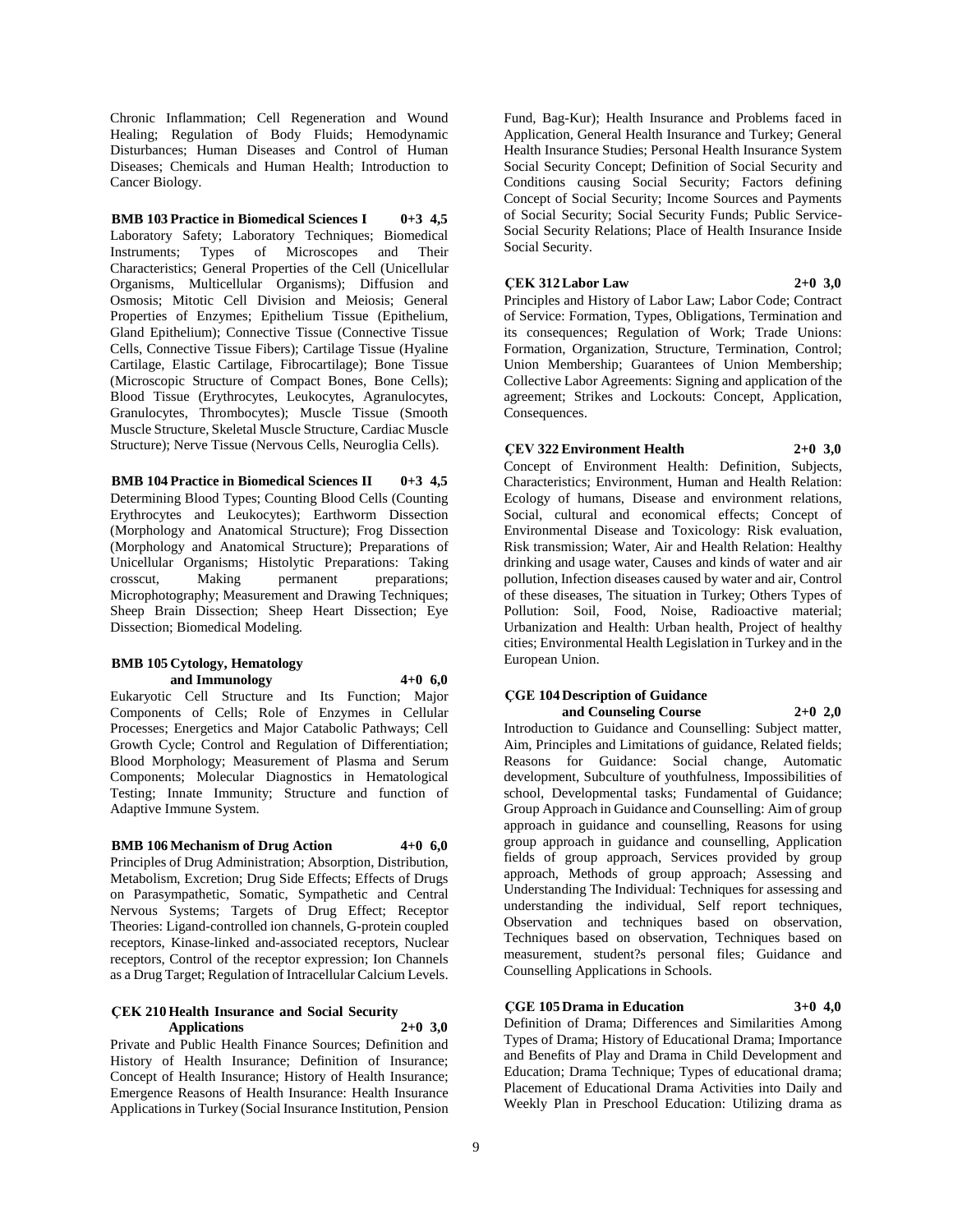learning and living, Getting confidence, According, Using five sense, Developing observation ability, Setting game; Detection of Individual and Group Creativeness.

**ÇGE 106 Diction and Body Language 2+0 3,0**

Sentences (Word Flow): Syllable structure, Syllabification exercises, Passage reading exercises, Meaning conflicts in text, Points to consider in word flow, Verbal punctuation; Expression: Style, Types of styles, Clarity; Verbal Power: Definition of verbal power, Exercises on powerful expression; Sign: Definition of sign and symbol, Exercises on symbolic expression; Politeness: Expressing politeness, Responsiveness in verbal interactions, Motion and body movements in verbal expression, Meanings and use of body language; Mimicking Verbal Styles: Exercises on mimicking, Role play activities.

#### **ÇGE 107 Child and Music 3+0 4,0**

Music Repertory; Music Compilation; Music Education; Planning and Implementation of Music Activities; Planning and Implementation of Musical Activities for Children with Special Needs; Basic Concepts; Effects of Music Activities on Child Development; Importance of Music in Early Childhood Education; Planning Music Activities in Preschool Education; Types of Music Activities; Rhythm Instruments Used in Music Activities; Principles for the Use of Rhythm Instruments; Instruments: Types of instruments, Importance of instruments in preschool music activities.

**ÇGE 110 Learning and Teaching Techniques 2+0 4,0** Development and Learning Preschool Education; Development and Developmental features; Developmental principles; Factors affecting development; Developmental stages; Learning; Learning characteristics in Preschool education; Learning stages; Learning types; Factors affecting learning; Learning Theories; Behavioral Approach in Learning Theory; Cognitive Learning Theory; Social Learning Theory; Learning through game Theory.

**ÇGE 111 Inclusive Education 2+0 3,0**

Inclusive Education; Definition; Aim; Principles of Inclusion; Mainstreaming the Development Process of education in our Country and the World; Mainstreaming the legislation and practices related to education; Inclusive Education Task Area Personnel and Facilities; Inclusive Education Importance of Team Work; Inclusive Education Benefits; Inclusive Education for the Child's Developmental; Student Placement Process in Mainstreaming Environment Education; Inclusive Education in Preschool Education; Inclusive Education in Primary Education; Inclusive Education in Secondary Education; Inclusive Education in Higher Education.

#### **ÇGE 112 Family Education 2+0 4,0**

Family Education: Importance of family education, Family education objectives, Need for family education, Family education and its effects on children, Impact on families, Effects on teacher and school; Family Preparation Training Program, Working with Families, Preschool Education Studies in Education; Family Education Event File

Preparation; Family education file review activity, Family education event file creation, Family education activities.

**ÇGE 115 Child Development I 2+0 4,0**

Basic Concepts Related to Development: Growth, Maturation, Learning, Development, Readiness, Critical period, Education; Basic Principles Related to Development; Factors Affecting Development: Hereditary factors, Environmental factors; Development Periods and Development Duties; Physical Development: Importance and properties of physical development in children aged 0- 12 years; Psycho-motor Development: Importance, Basic concepts, Psycho-motor development in children aged 0-12 years, Psycho-motor development at juvenile age; Mental Development: Importance, Basic concepts, Effective factors, Piaget's theory of cognitive development.

## **ÇGE 116 Child Development II 2+0 4,0**

Language Development: Importance, Factors affecting language development, Stages of development, Approaches to language acquisition, Relationship between mind and language development; Emotional Development: Importance, Basic concepts, Features of emotional development in children aged 0-12 years, Social developmental characteristics in adolescence, Erikson's psychosocial development theory; Sexual Development: Importance, Basic concepts, Freud's theory of personality and stages of sexual development, Sexual development in adolescence.

**ÇGE 118 Child Recreation and Entertainment 2+0 3,0** Recreation Activities: Determining recreation activities, Preparing recreation activities, Performing recreation activities; Implementation of a Recreation Program; Face Painting; Recreational Costumes: Costume design, Costume sewing; Importance of Recreation and Entertainment for Children; Computer-assisted Recreation Activities; Camera and Camera Use; Music Selection in Recreation Activities.

**ÇGE 120 Personal Development 3+0 4,0**

Concept of Communication; Communication in Workplace, Principles of Interpersonal Communication, Behavioral Patterns, Vocational Qualifications; Professional Quality; Self-Esteem; Self-concept; Application Fields: Guidance and psychological development counseling, Self-awareness, Interpersonal communication, Empathy and listening skills, Developing self-confidence, Sense of loneliness and coping with rejection, Coping with the fear of future.

# **ÇGE 206 Training and Development of Unhealthy Children 2+2 3,0**

Chronic Illnesses and Children: Definition, Fundamental concepts, Classification; Chronic Illnesses Childs Physical Development: Physical Properties of childs, Personality properties; Prevention and Prediagnosis: Medical prevention methods to prevent the illness, Importance of prediagnosis, Importance of family cooperation; Education: Required changes to install structure, Different education tools, Education programs.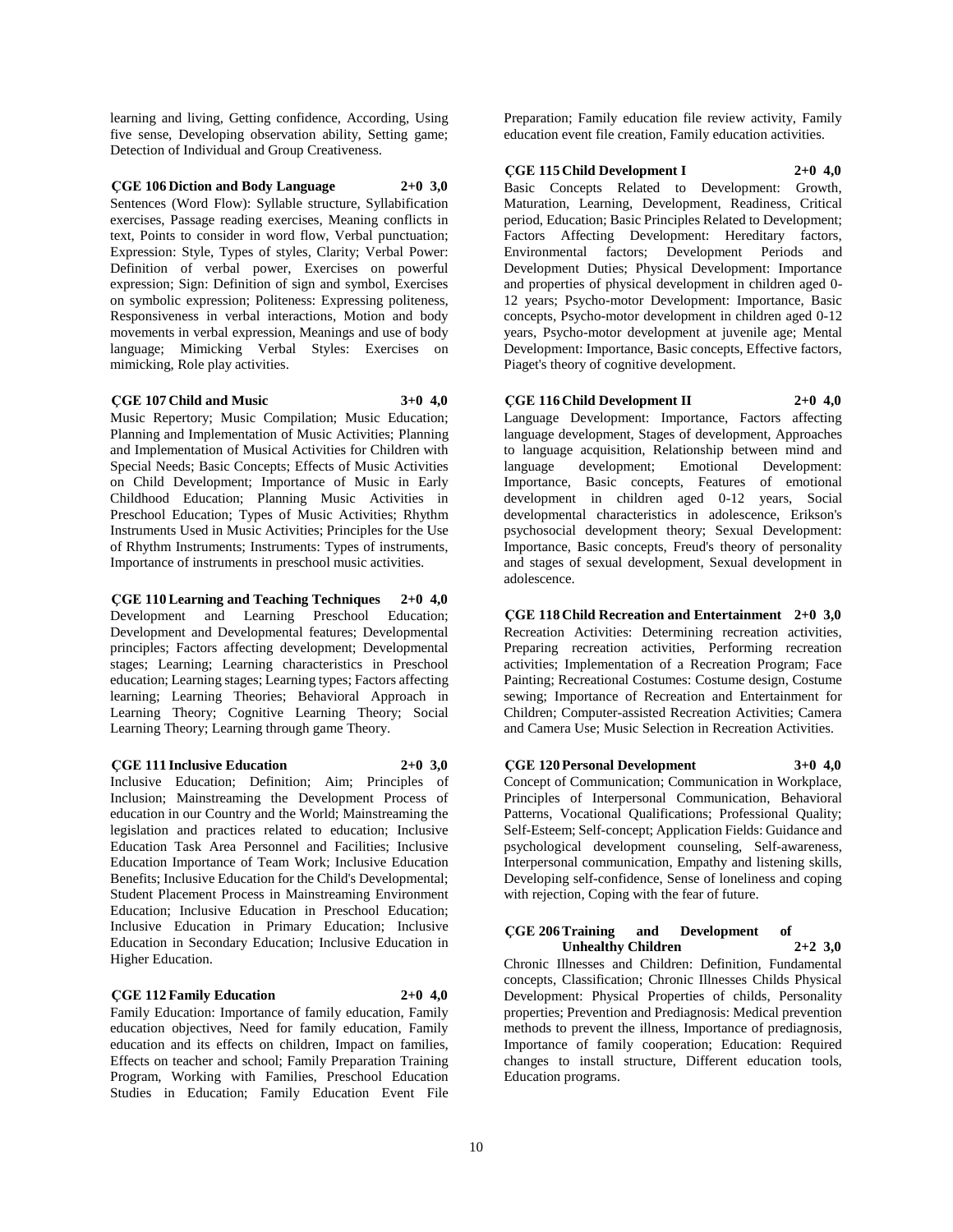#### **ÇGE 208 Language Development and Development and Education of Children with Communication Disorders 2+2 4,0**

Definition and Classification of Speech Disorders; Causes of Communication Disorders: Speech disorders due to organic malformations, Organs used for speech and their roles in speech disorders, Effects of central nervous system and its role in communication disorders, Speech and language disorders related to cognitive disorders, Functional speech disorders, Communication disorders related to serious psychological and social factors; Types of Speech Disorders: Articulation disorders, Voice disorders, Phonological disorders, Other speech defects; Developmental Aspects of Children with Communication Disorders; Education of Children with Communication Disorders; Prevention and Early Diagnosis of Speech and Language Impairments.

#### **ÇGE 209 Education of the Gifted and Talented Children 2+2 3,0**

Definition and Classification of the Gifted and Talented Children: Terms and concepts, Definitions, Prevalence, Classification; Developmental and Sociocultural Characteristics: Physical, Creative, Learning, Leadership, Motivational, Sociocultural; The Importance of Early Identification: The reasons of special education, Civilization and gifted persons, Research on the gifted persons, The importance of early identification, Identification methods; Needs of education: History of their education, Education practices, Special school, Special class, Inclusive education, Enrichment, Practices in Turkey, Considerations of their education.

#### **ÇGE 214 Seminar 2+0 4,0**

Things to Be Done to Develop The Creativeness of The Child; Cognitive Development Applications; Comprehension of The Operation of Systems in Children; Principal Terms Related to Development; Developmental Stages That Form Personality; Behaviour Development According to The Intelligence and Physical Situation of Children; The Role and Importance of The Game: Developing game pouch and increasing game creativeness; Related Applications and Seminar Presentations.

## **ÇGE 221 Following Art Activities 2+0 3,0**

Definition and Historical Development of Art; Art in Religions, Art in Countries; Art in Systems; Izms and Development of Izms from Beginning up Today; Place of Art Among the Other Professions; Branches of the Art: Plastic arts (Painting, Sculpture, Architecture), Decorative arts (Graphic, Ceramic, Industrial productions design and architecture, Textile, Fashion, Furniture, Glass, Accessory etc.), Cinema, Photograph, Phonetic arts (Music, Theatre, Opera, Operetta), Puppet, 3D Animation, Ballet, Dance; Literature and Types of Literature; Phonetic Arts in Religions; Phonetic Arts and Development of Phonetic Art in Countries and in Systems.

**ÇGE 223 Child Nutrition 2+0 4,0** Nutrition: Stages of Child Nutrition; Metabolism: Energy metabolism, Energy requirements; Nutrition Facts: Proteins,

Fats, Carbohydrates, Mineral substances, Vitamins, Water; Nutrition in Pregnancy; Nutrition for the Breastfeeding Mothers; Mother's milk: The benefits of breast milk , Comparisons of breast milk and cow?s milk, Techniques of breastfeeding, Keeping breastfeeding, Termination of breast feeding; Mixed Nutrition; Starting with Additional Nutrients; Artificial Nutrition; Feeding with Cow?s Milk; Eating Disorders, Diet in Special Cases and Illness: Feeding of premature babies, Anorexia and eating deviations, Food Allergies, Food poisoning, Diarrhea , Dietary regulations for sick children; Dairy Food for Children; School Children and Nutrition; Nutrition in Adolescence.

## **ÇGE 225 Child Rights and Society 2+0 2,0**

Introduction; Definition of children rights; International legal frame of children rights; Economic and social rights of children; State, family and child: the balance of rights and responsibilities; Consequences of the violation of children rights on child health: child workers; child soldiers; disabled children; physical, sexual and psychological abuse of children; Abandonment of children; Child abuse and neglect: recognizing and assessing the basic signs, ?Munchausen by proxy? syndrome (MBPS); Theoretical approaches towards child abuse and neglect; Racial, ethnic, gender related and religion related discrimination towards children the consequences of discrimination on child health; Social work for children; violation of child rights and child health in Turkey.

**ÇGE 229 Art and Creativeness in Childhood 3+0 2,0** Definition of Art and Creativity; Theories Related to Creativity; Creativity and Art Education; Relations of Cognitive, Social and Physical Development with Creativity; Expression of Ideas and Emotions in Different Ways; Line, Perspective and Color in Children?s Painting; Improving Creativity with Different Materials; Story Completion; Lyric Narration; Creative Games and Music; Gaining Aesthetic Values; Boosting Interest in Art and Creativity Activities.

# **ÇGE 231 Special Education I 3+2 5,0**

Basic Concepts in Special Education; Development of Special Education; Relation Between General Education and Special Education; Principles of Special Education; Students with Visual Impairment, Hearing Impairment and Communication Disorders: Definition, Classification, Identification, Prevalence, Causes and Prevention; Education of Children with Visual Impairment, Hearing Impairment and Communication Disorders; Children with Physical and Health Impairment, Gifted Children and Maladjusted Children: Definition, Classification, Identification, Prevalence, Causes and Prevention.

## **ÇGE 232 Special Education II 3+2 5,0**

Diagnosis and Classification of Learning Disabilities: Causes of learning disabilities, Prevention and early diagnosis, Education of children with learning disabilities; Diagnosis and Classification of Mental Retardation: Causes of mental disability, Prevention and early diagnosis, Education of mentally disabled persons; Identification and Classification of Physical Disabilities: Causes of physical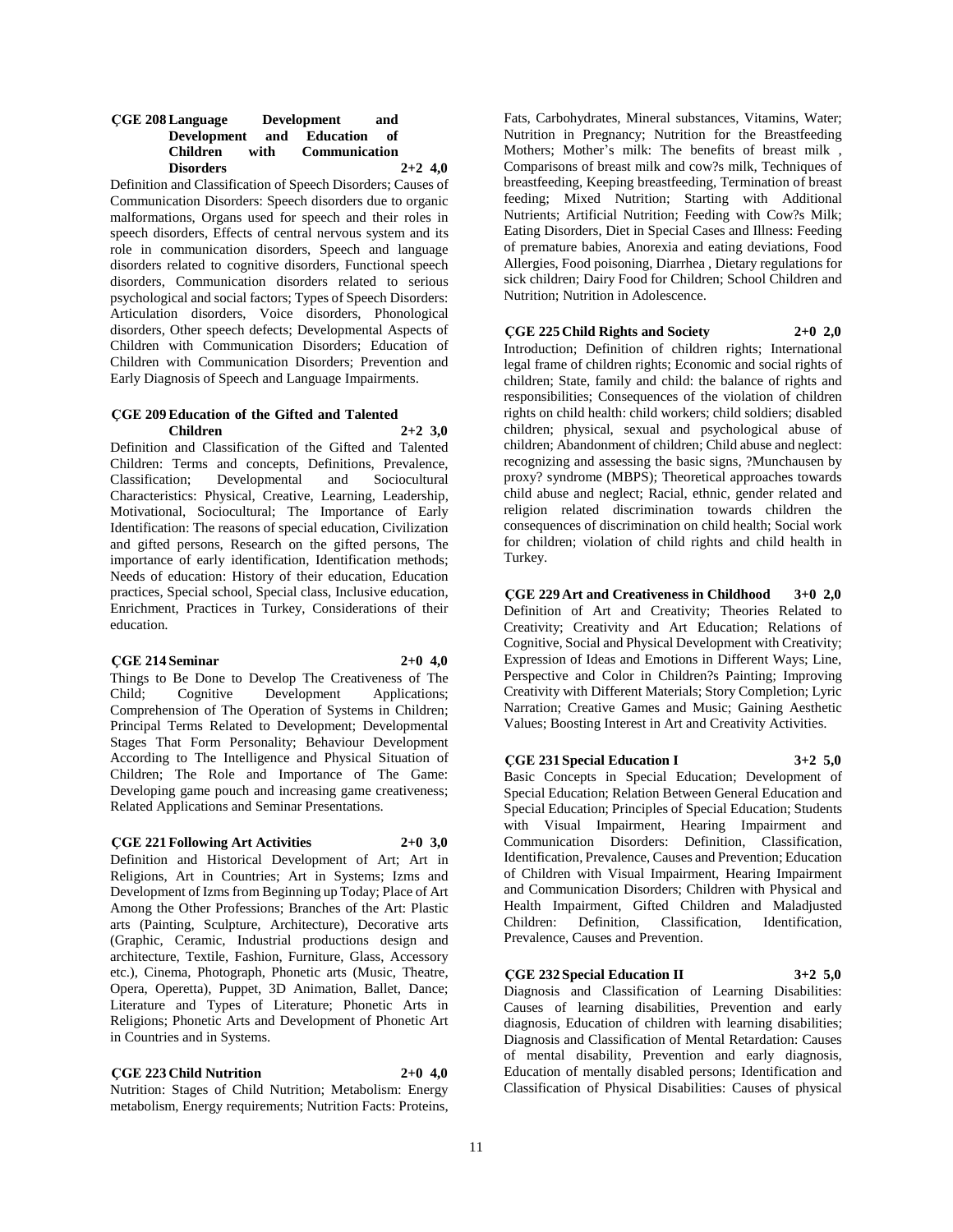disabilities, Prevention and early diagnosis, Education of the physically disabled.

## **ÇGE 233 Practice in Preschool Education Institutions I 1+4 5,0**

Characteristics of Physical, Social and Educational Environment in Preschool Education Institutions; Course Software Evaluation and Selection; Distance Education Applications; Course Planning: Annual plans, Daily plans; Planning and Implementation of Leisure-Time Activities; Planning and Implementation of Turkish-Language Activities; Planning and Implementation of Game Activities; Planning and Implementation of Music Activities.

## **ÇGE 234 Practice in Preschool Education Institutions II 1+4 5,0**

Creative Drama Activities: Planning of activities, Implementation of activities; Reading and Writing Preparation Activities: Planning and implementation of activities; Art Activities: Activity planning, Implementation of art activities; Science and Nature Activities: Planning Activities, Implementation of activities; Field Trips.

#### **ÇGE 235 Material Development at Pre-school Education Institutions 2+0 3,0**

Importance and Role of Tools and Materials in Education; Selection of Instructional Tools and Materials; Design of Visual Materials: Features of visual design elements, Visual design principles; Instructional Materials and Effective Use of Materials; Computer Use in Education: Computer-assisted instruction, Computer-based instruction, Computersupported teaching methods; Distance Education: Definition of distance education, Use of technology in distance education; Evaluation.

**ÇGE 237 Communication with Children 2+0 3,0** Concept of Communication Concepts and Various Models of Communication; Children's Emotional Needs; Child Rearing Styles and Their Developmental Effects; Components of Effective Communication; Approaches to the Prevention of Incompatible Behavior; Acquisition of Safe Behavior; Importance of Effective Communication Skills for Effective Teaching; Effective Listening; ?I? and ?You? Messages: Conflict and resolution, Disciplinary methods; Guidance and Psychological Development Counseling; Self-Recognition; Interpersonal Communication; Empathy and Listening Skills; Effective Communication between Family and Child: Effective communication techniques with parents; Communication in Business Life.

**ÇGE 239 Science and Technology on Childhood 3+0 4,0** Preschool Science Education; Scientific Activities; Computer Use in Education: Computer-supported activities; Role of Learners in the Use of Technology in Education; Teacher's Role in the Use of Technology in Education; Technology Competencies of Early Childhood Teachers; Effects of Computer on Development and Learning; Results of the Use of Technology in Education; Software Programs Used in Preschool Education; Technology-Supported Early Childhood Education Activities; Advantages of Computer Technologies for Individuals with Special Needs.

## **ÇGE 241 Child and Game 2+0 3,0**

Definition of Game; History of Game; Game Theories: Development of the game according to Formalists; Importance and Place of Game in Education; Types and Features of Games: Games by structure; Games by tools used; Planning Game Hours; Games for Children with Learning and Adaptation Problems; Developing Sample Game, Developing Game Repertory; Compiling Games; Developing Game Activities; Game Activities in Special Education.

### **ECY 103 Introduction to Pharmacy Technician**

**I 2+0 5,0**

Definition and Parts of Pharmacy; Healthcare Professionals in the Pharmacy; Pharmacy Technicians: Definition, Job description, Workplaces, Responsibilities; Drug Nomenclature; Organization of Drugs; Drug Expiration Date, Effects of Temperature, Light and Moisture on Drugs; Filing the Documents; Prescription and Non-prescription Medications; Prescriptions That Require Special Handling; Vocational Terminology and Concepts; Definition of Codex and Pharmacopoeia.

#### **ECY 104 Introduction to Pharmacy Technician II 2+2 5,0**

An Overview of thePharmaceutical Industry: Development of the Turkish pharmaceutical industry, World pharmaceutical industry; Pharmaceutical Distribution Channels: Drug wholesalers, Pharmacy cooperatives; Communique on Health Practices; Prescription Control; Legislation on Pharmaceutical Distributors; Basic Software Used in Pharmacies: Pharmacy Automation Programs; Procedures of Product Entry; Use of Cash Register and POS device; Institutions Inspecting Pharmacies.

## **ECY 105 Occupational Terminology 2+0 3,0**

Drugs and Routes of Administration; Pharmacological and Biochemical Concepts on Prescriptions; Medical Terminology Used in Practices of Pharmacy Technicians: Terms related to pharmacology, Terms related to pharmacognosy, Terms related to pharmaceutical chemistry, Terms related to pharmaceutical technology, Terms in Law No. 6197, Terms used in orders from repositories; Units of Measurement Used in Pharmacy.

#### **ECY 106 Principles of Pharmacy Services and Code of Ethics 2+0 4,0**

Basic Concepts; Related Legislation: The Constitution, Turkish Penal Code, Law no. 6197 on pharmacists and pharmacies; Law no. 1262 on pharmaceuticals and medical preparations, Law and regulation on cosmetics, Law no. 2313 on the control of narcotic drugs, Law on basic health services, Law on consumer protection, Regulation on pharmacists and Pharmacies, Regulations on patient rights, Decree on drug prices; Instructions on Budgetary Procedures; Concept of Ethics: Ethics and morality, Ethics and the law, Professional ethics and codes; Social Behavior.

**ECY 207 Hospital Pharmacy Technicians 1+0 2,0** Duties and Responsibilities of Hospital Pharmacy Organization;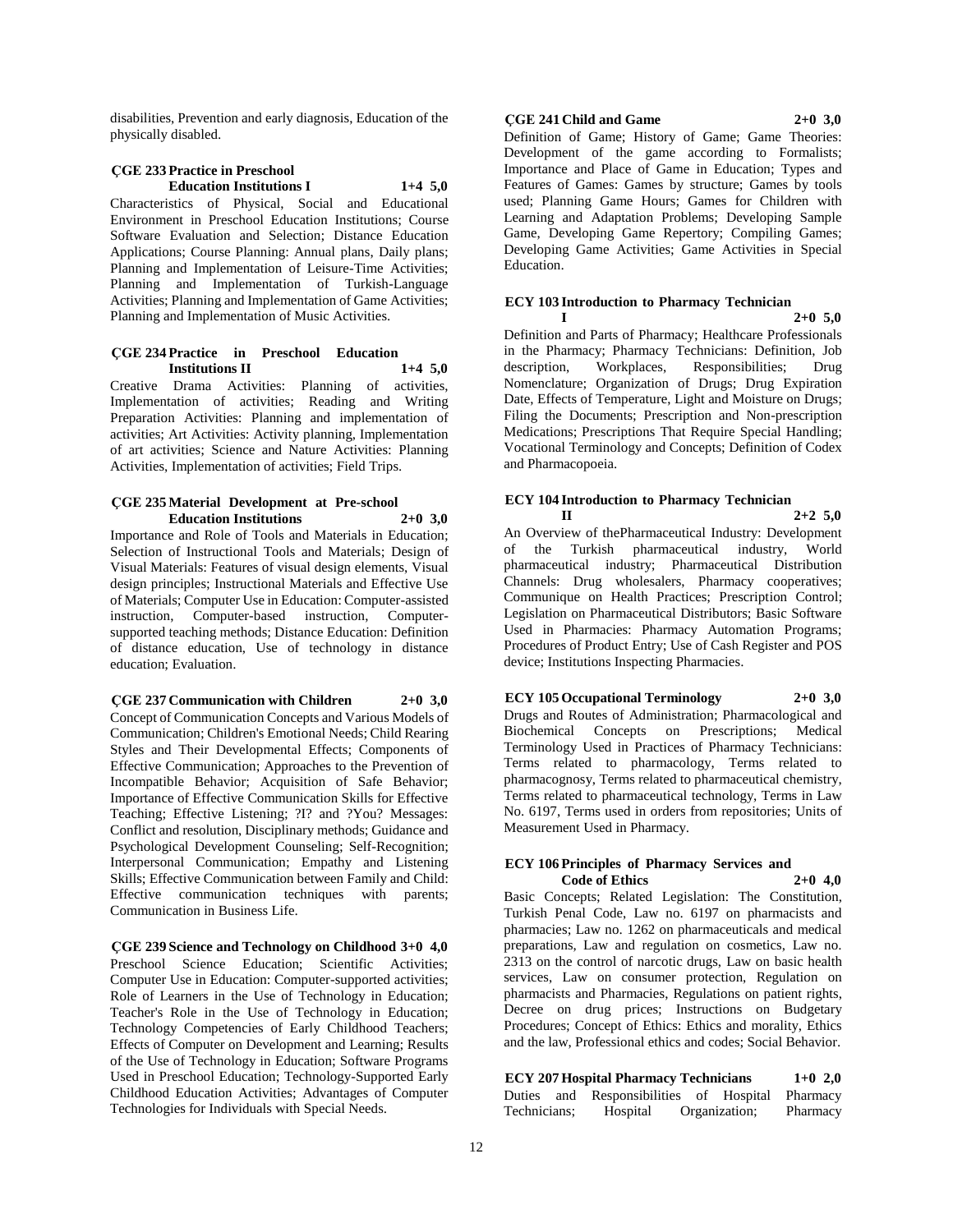Organization: Duties and Responsibilities of Pharmacy Staff; Inventory Control; Drug Stockpiling; Drug Dispensing; Safety in the Pharmacy; Control of Drug Expiration Dates; Software Used in the Hospital Pharmacy; Prescription Drug Coverage; Relations with Other Units of the Hospital; The Cold Chain.

**ECY 208 Drug Forms and Medical Supplies 4+1 7,0**

Basic Reference Books: Medical formulas, Vademecum, etc.; Labeling Information and Rules; Prescribing Information; Drug Delivery Systems: Solution, Syrup, Suspension, Emulsion, Semi-Solid products, Rectal and vaginal suppositories, Powder drugs, Solid dosage forms, Sterile drugs; Biotechnological Products; Concepts of Bioavailability and Bioequivalence; Surgical and Medical Supplies; Rules of Working in the Laboratory; Chemical Substances Commonly Found in Pharmacy Laboratories.

**ECY 209 Basic Information on Diseases 2+0 4,0**

Fluid and Electrolyte Balance and Imbalance; Acid-Base Balance and Imbalance; Oncologic Disorders; Blood Disorders; Heart Diseases; Kidney Diseases; Shock; Allergic Diseases; Respiratory System Diseases; Nervous System Diseases; Endocrine System Disorders; Digestive System Diseases; Joint and Skin Diseases; Musculoskeletal Diseases; Common Elderly Diseases; Pregnancy and Labor.

**ECY 210 Natural Products 2+1 4,0** Phytotherapy; Aromatherapy; Homeopathy and Nutraceuticals; Phytotherapy and Explanation of Phytopharmaceutical Terms; Extraction Methods; Difference between Nutraceuticals and Phytopharmaceuticals; Medical Teas: Preparation and Use; Herbal Raw Materials of Drugs Used for Digestive Diseases; Herbal Raw Materials of Drugs Used for Cardiovascular Diseases; Herbal Raw Materials of Drugs Used for Respiratory System Diseases; Anti-Aging; Natural Sources Used for Dermatological and Rheumatic Diseases; Natural Cosmetics and Products; Quality Control of Natural Products.

**ECY 211 Practical Information on Drugs 6+0 7,0** Basic Concepts Related to Drugs; Local and Systemic Applications; Absorption, Distribution, Metabolism, Excretion; Pharmacodynamics: Drug effects, Antagonism; Factors Changing Drug Effects; Drug Interactions; Drugs Used in the Treatment of Cardiovascular System Diseases; Drugs Used in the Treatment of Endocrine System Diseases; Drugs Used in the Treatment of Digestive System Diseases; Drugs Used in the Treatment of Central Nervous System Diseases; Drugs Used in the Treatment of Respiratory System Diseases; Drugs Used in the Treatment of Ear, Nose and Throat Diseases; Drugs Used in the Treatment of Eye Diseases; Chemotherapeutics.

### **ECY 212 Drug Intoxication 2+0 4,0**

Toxic Effects of Drugs; Drug-Drug Interactions; General Principles of Acute Drug Intoxication; General Concepts of Toxicology; Pharmacokinetic and Pharmacodynamic Drug Interactions; Drug-Alcohol Interactions; Safe Drug Use in Pregnancy and Senility; Safe Drug Use in Childhood; Toxic

Effects Due to the Use of Antibiotics and Chemotherapeutics; Toxic Effects Due to the Use of Cardiovascular Drugs; Toxic Effects Due to the Use of Central Nervous System Drugs; General Principles of the Treatment of Acute Drug Intoxication; Substance Abuse and Doping.

## **ECY 213 Non-prescription Drugs 1+0 2,0**

Definition of Over-the-Counter Drugs; Over-the-Counter Drug Market in Turkey; Over-the-Counter Drugs in the World; The Concept of Non-prescription Medication; Nonprescription Drug Indications; Side Effects of Nonprescription Drugs; Weight Loss Drugs; Non-Drug Products Sold in Pharmacies; Vitamin Shops; Sale of Herbal Medicines and Safety Issue; Sales of Baby Products: Pacifier, Baby Food, Baby Diapers, Baby Bottle.

## **ECY 215 Basic Immunology 2+0 3,0**

History and Scope of Immunology; Terminology of Immunology; Immune System; Organs of the Immune System; Cells of the Immune System; Mechanisms of Active Immunization; Mechanisms of Passive Immunization; Antigens; Antibodies; Complement System: Mechanism of cellular immune response; Mechanism of humoral immune response; Vaccines and Serums; Serology and Research on Serology.

**EDB 111 Children's Literature and Media 2+0 4,0** Characteristics of Children's Publications; Features of Printed Publications; Features of Visual Publications; Evaluation of Printed and Visual Publications for Pre-school Children; Evaluation of Printed and Visual Publications; Guiding Children and Parents to Use Children's Publications; Effective Methods for Using Publications for Children: Works of children's literature, Printed media publications, Creating a sample archive of children's literature.

## **EST 202 Esthetics and Ethics 2+0 4,0**

Science of Esthetics; Historical Development of Esthetics; Psychological Basics of Esthetic Judgment; Aims of Esthetics: Beautiful and Ugly in Esthetics; Relations between Arts and Esthetics as a Social Phenomenon; Forms of Art and Artists; Relations among Esthetics, Society and Arts: Concept of Business Ethics; Ethical Rules; Code of Ethics for Skincare and Beauty Specialists; Professional Cooperation.

#### **ETK 103 Professional Ethics 2+0 2,0**

Definition of Aged Care Personnel; Duties and Functions of Aged Care Personnel; What is Profession? What are Elements of a Profession?; What is Professional Ethics?; Ethics, Law, Values, Concepts; Ethics-Values Conflicts, Dilemmas; Institutions Providing Service to Aged People; Human Rights; Rights of Aged People; Characteristics of Aged Care Personnel; Training Period of Aged Care Personnel; Employment Opportunities for Aged Care Personnel.

## **ETK 207 Professional Ethics 2+0 3,0**

The Concept of Ethics; General Principles and Applications of Ethics: Comparison of the concepts of morality and ethics;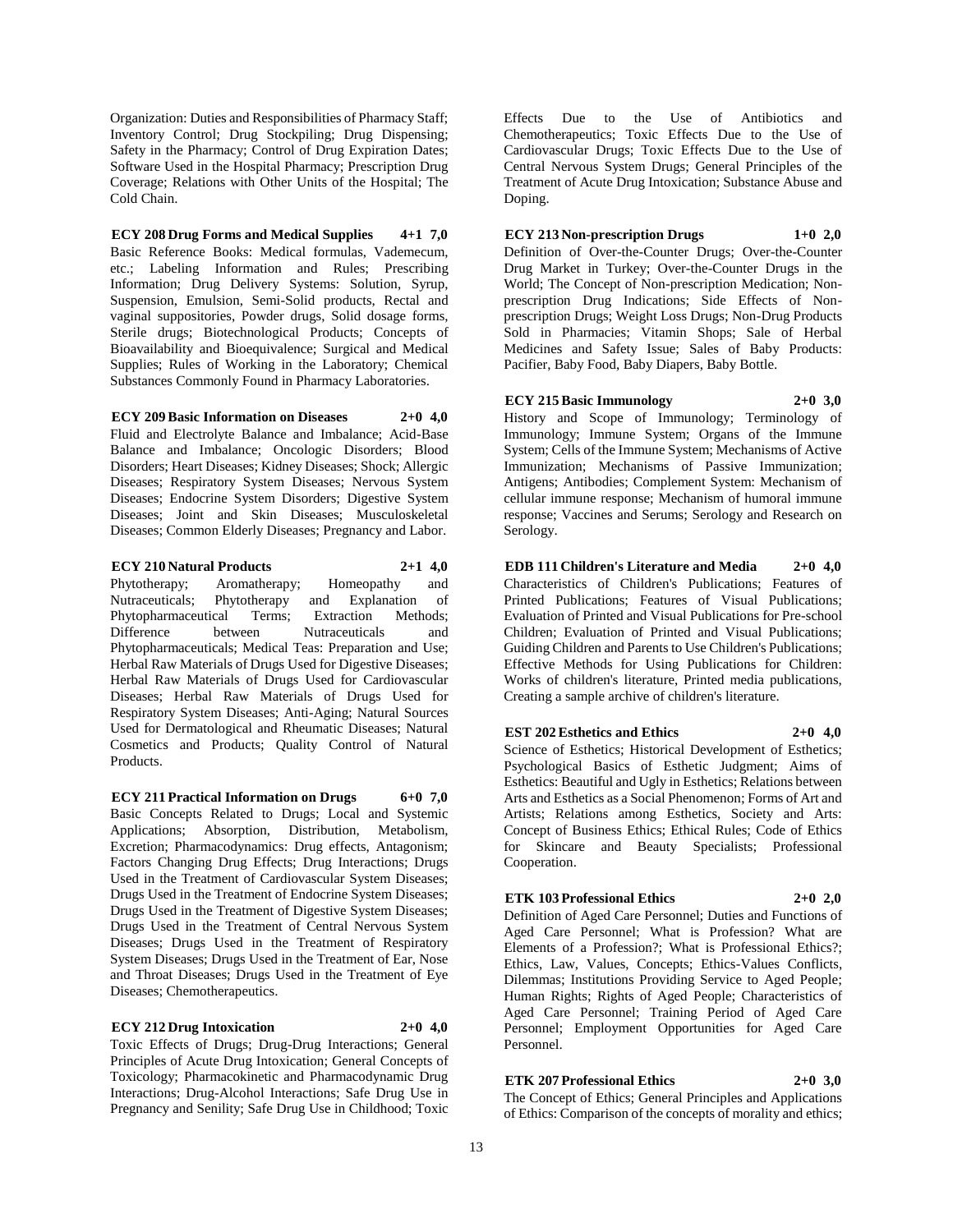Introduction theories of Ethics; Professional ethics; Basic principles of the profession; Basic Ethical Principles Adopted in the Field of Medicine: Meaning of medical ethics; Medical ethics principles and rules; Respect of private life and confidentiality; Disclosure of information and truth telling; Declarations on medical ethics; Health Workers Rights; Providing Ethics on Business; The physician reports; and ethics.

#### **HUK 259 Children's Law 2+0 2,0**

Children's Law and Features; Children's Rights at The Constitution of Turkey; Children's Rights on the International Conventions : United Nations Children's Rights Convention; 5395 limited Child Protection Law and Practice: Non-discrimination against children, Child protection against maltreatment, Conservation of children as an accused and convicted , 5237 Turkish Penal Code to the subject perspective; Children's Rights and Verb Licence; The Child's Personality Protection; Children's Legal Identity Properties; Engagement and Marriage of Children; Special Children's Law: Relationship between child and parents, Pedigree, Paternity ındication, The Recognition, Paternity case, Adoption, Custody; Protection of Children in need; Education of Children; Protection of Child Employees./1

#### **İKT 222 Health Economy 2+0 2,0**

Health Services Framework The Role of States in the Health Law and Legal Regulation in Turkey the internationally accepted rights of the patient; Health Organization employee rights and responsibilities; Turkey's Health System's efforts to improve the Turkey Economics and Health Economics in the Context of the International Comparison; General Insurance System and Impact of Health System; Efficiency Analysis in Health System, Economic Policy and Economic Analysis of Exchange Rates and Location of Health Services Sector; Economics.

**İLT 201 Interpersonal Communication 3+0 4,5** Verbal Communication; Speaking Skills As Dimension of Interpersonal Communication; Listening Capabilities As Dimension of Interpersonal Communication; Non-Verbal Communication; Signs And Meanings; Stress And Stress Management; Group; Group Dynamics; Small Group Characteristics; Persuasion; Speaking And Listening; Time And Time Management; Interpersonal Communication; History of Communication Research.

#### **İLT 219 Interpersonal Relations 2+0 2,0**

Motivation.

Conceptual Aspects of Communication; Variables Affecting Communication; Self-Recognition; Perception; Listening and Active Listening; I Language; Empathy; Assertiveness; Stress and Coping Methods; Communication with Elderly People; Interpersonal Communication: Family, School, Shopping, Workplace; Elimination of Problems in Interpersonal Communication; Communication Conflicts and Elimination of Conflicts; Factors Facilitating Communication; Role of Emotions in Communication; Effective Speaking and Active Listening; Body Language; Rights and Responsibilities; Values and Their Role in Communication.

#### **İNG 103 English I 4+0 3,0**

Articles; Prepositions: Place, Time, Movement; Singular and Plural Nouns: Countable and Uncountable nouns; Tenses: Simple present tense, Present continuous tense, Past simple tense, Future tense, Present perfect tense; Modals: Will, Should, Shouldn't Must, Mustn't, Can; Comparisons; Pronouns: Subject, Object, Demonstrative, Possessives; Adjectives; Statements: Positive, Negative, Question; Conjunctions: And, But, When, While, Because.

### **İNG 104 English II 4+0 3,0**

Tenses: Present simple, Present continuous, Past simple, Past continuous, Will and going to, Present perfect continuous, Past perfect simple; Modals: Might, Could, Can, Must, May; Adverbs: Adverbs of manner, Purpose, Location; Adjectives: Order of adjectives, Comparative, Superlative forms; Passive Voice: Present, Past, Future, Modal passive; Conditionals; Relative Clauses; Reported Speech; Infinitive and Gerund; Noun Clauses; Adverbial Clauses; Comparison and Contrast.

**İŞL 109 Introduction to Business 2+0 3,5** The Concept and History of Business; Relationship Between Business Science and Other Sciences; Environment in the Business; Goals of Business, Classification for Different Kind of Criterion; Law Forms; Union of Businesses; Functional Approaches in Businesses: Marketing Function, Product Function, Financial Management Function,

Production Function; General Information about Cost Concepts: Variable and Standing Costs, Unit Costs and Total Costs, Job Order Cost System, Process Cost Systems, Case Studies.

**İŞL 209 Business Management 2+0 2,0** Business and Basic Concepts, Aims and Relationship with Environment of Management: Basic concepts, Business' aims, Importance in economical structure, Difference between manager and entrepreneur; Classification of Businesses: Dimension, Property, Legal structure etc.; Establishment Studies, Dimension and Capacity: Foundation stages, Location, Dimension definion, Capacity; Functions of Business: Management, Organization, Control, Planning; Organization Operation Process: Leathership and management, Strategical management, Change, Groups,

**İŞL 211 Total Quality Management 2+0 3,0**

Quality and Quality Management; Classical Management; Basic Concepts and Approaches in Total Quality Management: Quality, Quality check, Quality guarantee; Functions of Total Quality Management as a Managing System; Human Factor and Quality Cycle; Techniques in Total Quality Management: Pre-evaluation, Comparison, Problem solving techniques, Evaluating data and statistics, Creating a Total Quality Culture in Organizations; Quality and Cost systems; ISO 9000 Standards; Role and Responsibilities of Executives in Total Quality Management.

**İŞL 221 Business Management and Quality 2+0 3,0** Fundamental Concepts and Objectives of Business and Management: Basic concepts, Targets of a business, Its place in the economic structure, Difference between manager and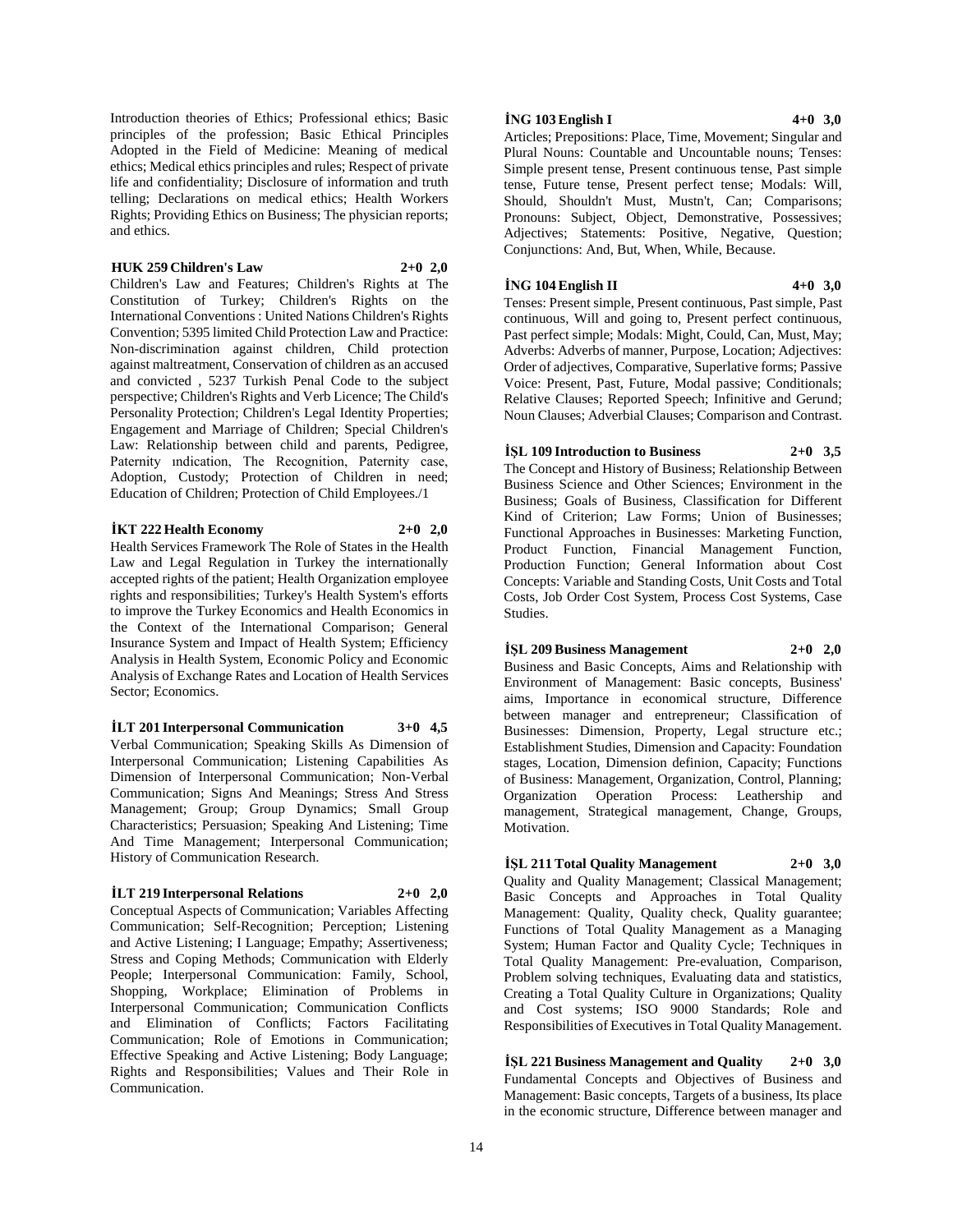entrepreneur; Classification of Business: Size, Ownership, Legal classification; Establishment, Size and Capacity: Stages of establishment, Choice of location, Determining size, Capacity; Functions: Management, Organization, Planning; Functioning of Organization: Leadership, Strategy, Change, Groups; Motivation: Quality, Quality control, Quality assurance, Total quality management, Preventive approach and continuous improvement.

#### **KİM 114 Biochemistry 2+0 3,0**

Concept of Viability, and Metabolism; Protein Chemistry: Enzymes and Coenzymes; Vitamins; Carbohydrate Chemistry and Metabolism; Oxidative Phosphorylation; Lipid Chemistry and Metabolism; Protein and Amino Acid Metabolism; Nucleotides; Hormones; Acid-Base Balance; Minerals; Carbohydrates; Qualitative and Quantitative Determination of Carbohydrates, Lipids and Proteins; Blood and Urine Analysis; Various Enzyme Tests.

#### **KİM 116 Basic Chemistry 2+1 4,0**

Basic Concepts; Substance, Element, Compound, Mixture, Atom, Molecule, Mole, Measurement units; Concentration of Solutions: Percentage Concentration, Molarity, Molality, Normality; Concepts Related to Resolution: Factors affecting the resolution of substances; Chemical Kinetics; Factors Affecting the Reaction Rate: Nature of substances, Concentration, Temperature, Catalyst: Chemical Equilibrium: Direction of reaction, Equilibrium constants, Factors affecting equilibrium; Acids and Bases; Concepts of Molecular Relationship and Element: Gravity forces, Chemical bonds; Aliphatic and Aromatic Hydrocarbons.

#### **KİM 120 Fundamentals of Chemistry 2+0 4,0**

Basic Concepts; Substance, Element, Compound, Mixture, Atom, Molecule, Mole, Measurement units; Concentration of Solutions; Concepts Related to Resolution: Factors affecting the resolution of substances; Chemical Kinetics; Factors Affecting the Reaction Rate: Nature of substances, Concentration, Temperature, Catalyst; Chemical Equilibrium: Direction of reaction, Equilibrium constants, Factors affecting equilibrium; Acids and Bases; Chemical bonds; Aliphatic and Aromatic Hydrocarbons.

## **KİM 130 Fundamentals of Biochemistry 2+0 4,0**

Concept of Viability and Metabolism; Protein Chemistry: Enzymes and Coenzymes; Vitamins; Carbohydrate Chemistry and Metabolism; Oxidative Phosphorylation; Lipid Chemistry and Metabolism; Protein and Amino Acid Metabolism; Nucleotides; Hormones; Acid-Base Balance; Minerals; Carbohydrates; Qualitative and Quantitative Determination of Carbohydrates, Lipids and Proteins; Blood and Urine Analysis; Various Enzyme Tests.

**KİM 135 Fundamental of Chemistry I 2+0 4,0** Basic Concepts: Substance, Element, Compound, Mixture, Atom, Molecule, Mole; Units of Measurement; Liquids and Mixtures; Properties of Liquids: Evaporation, Freezing/Melting, Viscosity, Mixtures; Concentration of Solutions: Percentage concentration, Mole fraction, Molarity, Molality, Normality; Ideal Solutions: Boiling point and freezing point of ideal solutions; Concepts Related to

Solubility; Solubility of Different States of Matter; Factors Affecting Solubility of Substances.

**KİM 136 Fundamental of Chemistry II 2+0 4,0** Chemical Kinetics; Reaction Rate and Factors Affecting Reaction Rate: Structures of reactants, Concentration of reactants, Temperature, Catalyst; Chemical Equilibrium: Direction of reaction and equilibrium, Equilibrium constants, Factors affecting equilibrium; Acids-Bases: General concepts related to acids and bases, Identification parameters of acids and bases; Concepts of Element and Molecular Relations; Intermolecular Attraction Force; Chemical Bonds; Metal-Ametal; Aliphatic and Aromatic Hydrocarbons.

### **KİM 243 Clinical Biochemistry 2+0 5,0**

Introduction to Clinical Biochemistry; Types of Biochemical Materials: Blood, Urine, Feces, Biological fluids, Tissue; Preparing Biological Material for Analysis; Clinical Laboratory Techniques in Biochemistry; Molecular Diagnostic Tests in Clinical Biochemistry: Sedimentation, Hemogram, Coagulation and Fibrinolysis; Urine Sample: Getting, Keeping, Clinical evaluation of urine; Protein and Glucose in Urine: Blood and glucose measurement methods; Laboratory Tests Used in Diagnosis and Monitoring of Diabetes; Biochemical Examination of Body Fluids Other Than Blood and Urine.

### **KİM 263 Basic Biochemistry 2+0 5,0**

Definition and Importance of Biochemistry; General Properties of Carbohydrates; Classification and Analysis of Carbohydrates; General Properties of Lipids; Classification and Analysis of Lipids; Structure of Aminoacids; General Properties and Analysis of Proteins; Structure of Vitamins; Nomenclature and Classification of Enzymes; Minerals and

**KİM 265 Applications in Clinical Biochemistry 1+2 5,0** Materials Used in The Laboratory; Analysis of Biochemical Materials: Blood, Urine, Feces, Biological fluids, Tissue; Preparing Biological Material for Analysis; Clinical Laboratory Techniques in Biochemistry; Molecular Diagnostic Tests in Clinical Biochemistry: Sedimentation, Hemogram, Coagulation and Fibrinolysis; Urine Sample: Getting, Keeping, Clinical evaluation of urine; Protein and Glucose in Urine: Blood and glucose measurement methods; Laboratory Tests Used in Diagnosis and Monitoring of Diabetes; Biochemical Examination of Body Fluids Other Than Blood and Urine.

Their Functions; General Properties of Hormones.

## **KOZ 202 Cosmetic Products 2+0 3,5**

Definition of Cosmetic Products; Cosmetics Act; Classification of Cosmetics; Cosmetic Delivery Systems: Cream; Emulsion; Suspension; Aerosol; Color Cosmetics; Baby Cosmetics; Sun Protection Cosmetics; Foot And Nail Care Cosmetics; New Cosmetic Delivery Systems; Labeling and Packaging; Preservation of Cosmetic Products; Side Effects of Cosmetic Products.

# **KOZ 204 Cosmetic Products 2+0 4,0**

Definition of Cosmetic Products; Cosmetics Act; Classification of Cosmetics; Cosmetic Delivery Systems: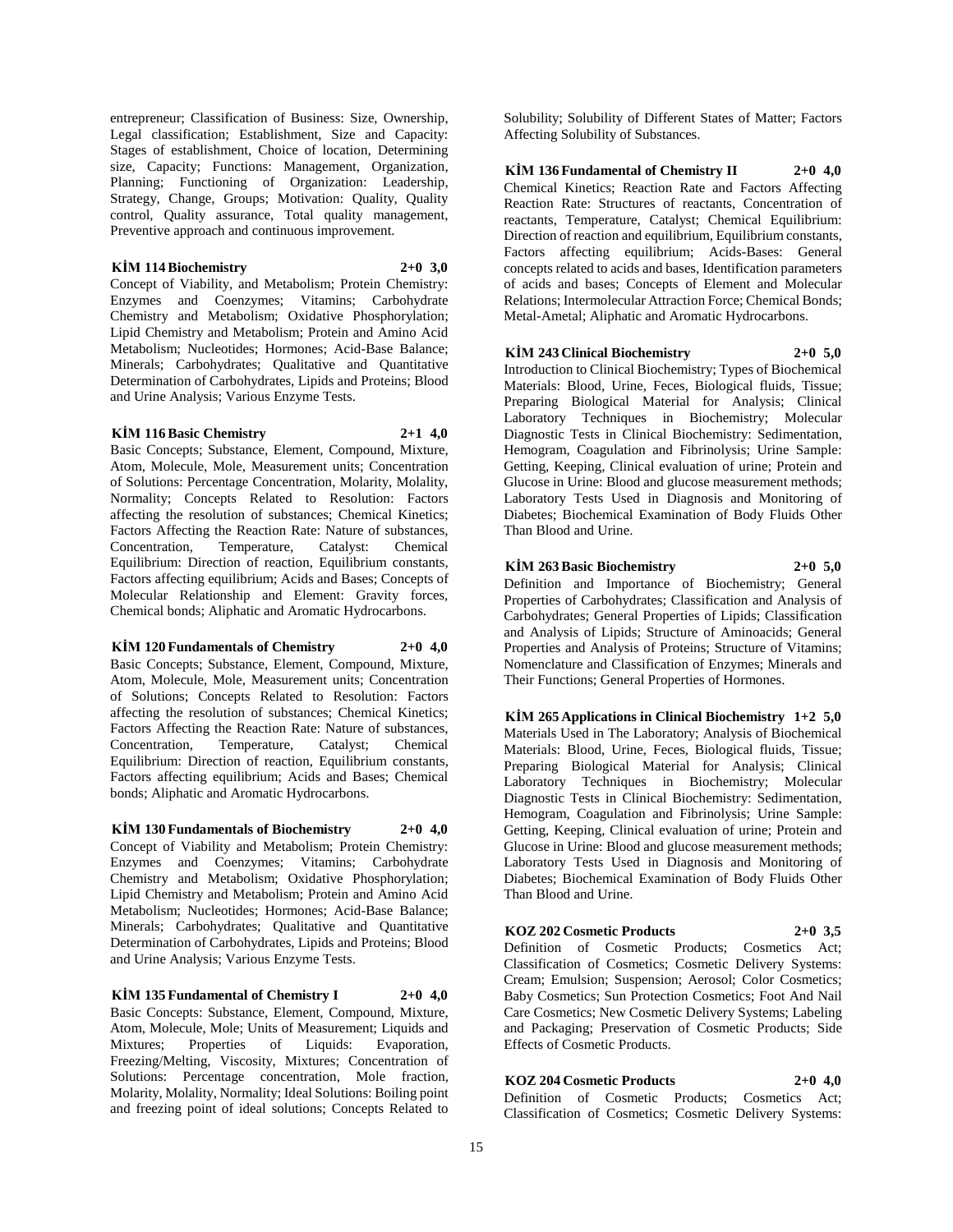Cream; Emulsion; Suspension; Aerosol; Color Cosmetics; Baby Cosmetics; Sun Protection Cosmetics; Foot And Nail Care Cosmetics; New Cosmetic Delivery Systems; Labeling and Packaging; Preservation of Cosmetic Products; Side Effects of Cosmetic Products.

#### **KÜL 199 Cultural Activities 0+2 2,0**

Participating Actively or as a Spectator in Sports Activities; Participating in Activities Arranged by the Counseling Center; Participating in Workshops in Art; Education on Museums; Participating in Art Trips; Participating in Cultural Trips; Participating in and Taking Duty in activities such as Cinema, theatre, scientific Meeting etc.; Taking duty in Clubs; Being a Student Representative and Participating in Environmental Activities.

#### **MAT 126 Mathematics 2+0 2,0**

Numbers: Arithmetic operations, Using a calculator, Power and root account; Algebra: Algebraic operations, Using formulas, Simplification procedures; Equations and Inequalities: Linear and quadratic functions; Logarithms: Compound interest, Economic growth, Growth calculations related to population increase; Systems of Linear Equations and Matrices: The slope of a line, Solving systems of linear equations, Matrices and Determinants; Derivatives: Using derivatives in the profession; Integral: Using integral in the profession.

#### **MAT 134 Vocational Mathematics 3+1 4,0**

Concepts of Percentage and Permille; Concepts of Ratio and Proportion; Cost and Sales Calculations: Calculating the profit based on the rate of cost value, Calculating the loss, Calculating the profit based on the rate of sales price, , Calculating the total amount of loss; Calculation of Cost and Sales Prices; Interest Calculations: Simple and compound interest calculations; Discount Calculations: Simple and compound discount calculations; Concepts of Mixing and Composition; Calculations of Proportional Division.

## **MUH 113 Introduction to Accounting 2+2 4,0**

Concepts: Financial Transactions, Balance of Assets-Liabilities, Balance Sheet and Income Statement; Accounts of Balance Sheet and Income Statement: Concept of account, Types of accounts, Account Chart; Document and Books; Accounting Process: Follow up Goods Transactions; Liquid assets, Marketable Securities, Receivables, Long Term Assets, Liabilities, Shareholders Equity, Transactions of Income and Expenses; Ended Period Transactions: Concepts About Inventory and Inventory Transactions; Measurements of Valuation; Inventory Transactions About Preparation Financial Statements; Inventory Transactions About Income and Expenses; Preparation Trial Balance; Accounting Mistakes and Errors; Reparation Balance Sheet; Preparation Income Statements.

## **MÜZ 151 Short History of Music 2+0 3,0**

Mile Stones in the History of Music; Music of the Antique Period; Music of Far East; Music of Anatolia; Music of the Middle Ages: Gregorian Chants; Music of Renaissance: Bach and Handel; Music of the Classical Age; Pianoforte in the Classical Age; Romantic Age; Nationalist Movement; Contemporary Music; Nationalism and Universality.

## **MÜZ 155 Turkish Folk Music 2+0 2,0**

Folk songs from different Regions of Turkey are Taught; Aegean Region Zeybek Folk Songs: Eklemedir koca konak, Ah bir ateş ver, Çökertme, Kütahya'nın pınarları, Çemberinde gül oya; Kars Region Azerbaijani Folk Songs: Bu gala daşlı gala, Yollarına baka baka, Dağlar gızı Reyhan, Ayrılık, Dut ağacı boyunca; Central Anatolian Region Folk Songs: Seherde bir bağa girdim, Uzun ince bir yoldayım, Güzelliğin on para etmez, Mihriban ve Acem kızı; Southeastern Anatolian Region; Urfa and Diyarbakır Folk Songs: Allı turnam, Urfanın etrafı, Mardin kapısından atlayamadım, Fırat türküsü, Evlerinin önü kuyu; Blacksea Region; Trabzon, Rize, Artvin Folk Songs: Maçka yolları taşlı, Ben giderim Batuma, Dere geliyor dere.

**MÜZ 157 Traditional Turkish Art Music 2+0 2,0** Description of Traditional Art Music: Basic concepts, Characteristics, Types, Notes, Instruments; The Mode System of Traditional Turkish Art Music; The Rhythmic Pattern of Traditional Turkish Art Music; Samples from Different Modes; Samples from Different Rhythmic Patterns.

### **OKÖ 202 Child Psychology and Adaptation Problems 2+2 5,0**

Psychology Concept; Various Theories About Psychology Concept; Psychological Maturity; Child Psychology and Psychological Development Periods; Description and Reasons of Psychological Defects; General Signals of Psychological Defects; Defense Mechanisms Developed by Individual; Psychology in Family; Consistency Defects on Child: Reasons of consistency problems; Neurosis in Childhood and Psychosis in Childhood.

## **PSİ 202 Introduction to Psychology 2+0 3,0**

Basic Concepts in Psychology; Theories of Psychology: Approach of Gestalt; Behavioral Approach; Psychoanalytic Approach; Structuralism; Humanistic Approach; Study Fields of Psychology; Its Role in Social Sciences and Its Relation With Other Sciences; Biological Foundations of Behavior; Psychological Foundations of Behavior; Excitement, Motivation, Anxiety, and Stress; Hindrance and Conflict; Mental Health and Mechanisms of Defense; Individual Differences; Intelligence and Talents; Personality; Abnormal Behavior.

## **PSİ 207 Psychology 2+0 3,0**

Psychology and Methods of Psychology; Perception, Needs, Instincts, Motives, Frustration, Conflict; Emotion, Learning, Memory, IQ, Attention, Will, Consciousness; Developmental Stages According to Cognitive Theory; Psychoanalytic-Psychodynamic Theory and Defense Mechanisms; Effects of Groups on Behavior; Definition of Psychology: Basic concepts and Historical process; Psychology as an Effort for Self-recognition and Understanding the World; Basic Theories in Psychology: Behavioral, Cognitive, Humanistic, Existential, Structural theories; Geriatric Psychology.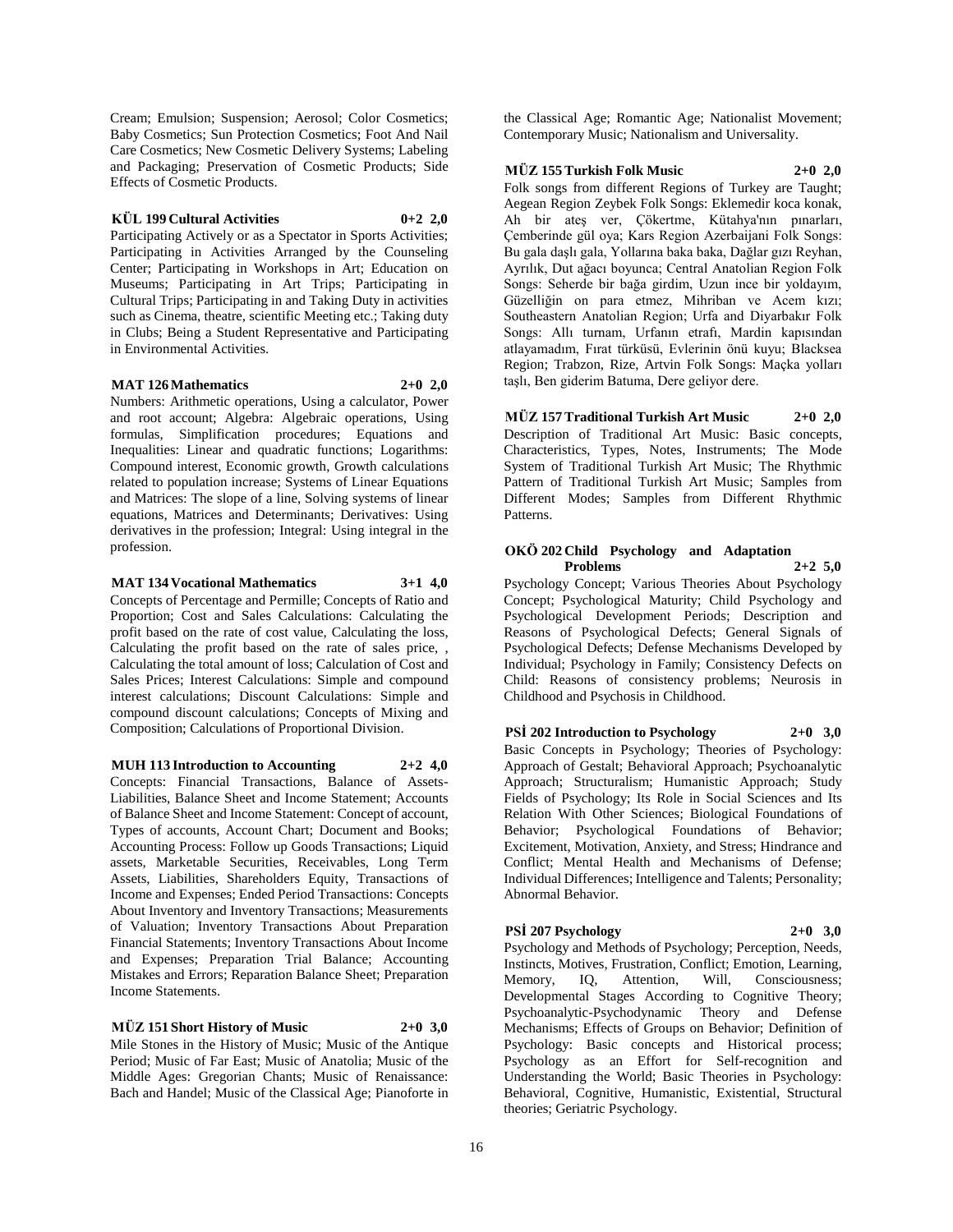Aims of First Aid; Precautions to be Taken by First Aid Burns, Trauma and Other Complications Due to Accidents

17

#### **PSİ 214 Geropsychiatry 2+0 3,0**

Mental Health; Mental Disorder; Bio-Psycho-Social Characteristics of Human and Psychodynamic Foundations of Human Behavior; Ego Defense Mechanisms; Psychological Developmental Stages; Psychological Changes in Aging; Personality Disorders; Culture and Psychiatry; General Symptoms of Common Mental Disorders; Supportive Communication; Schizophrenia and Other Psychotic Disorders; Individuals with Affective Disorders; Somatoform Disorders Related to Neurotic Stress; Psychiatry; Ethical and Legal Issues in Psychiatry.

#### **PZL 252 Sales Management 2+0 3,0**

Concept of Sales Force; Sales Force Management; Sales Management and Planning; Organization of Sales; Demand and Sales Schedule; Sales Budgets; Sales Quotas and Regulation of Sales Quotas; Setting up Sales Territories; Selection and Training of Sales Force; Demand Measurement and Forecasting; Sales Potential; Potential of Company; Methods; Sales Based on Regions; Sales Based on Products; Strategic Sales Planning; Sales Process: Preparation, Sales stages, Responding to objections, Act of sales, Tracking and control; Moral and Legal Aspects of Sales Management.

#### **SAĞ 102 First Aid 2+0 2,5**

Social Importance of First Aid; Aims of First Aid; Precautions To Be Considered by The One Who Will Apply First Aid; Human Body; First Aid Materials; Strangulations and Supplying Respiration; Stopping Bleedings and Supplying The Blood Circulation: External and internal bleeding signs and first aid, Recognition of blackout of consciousness and first aid, Shock causes and recognition of shock related to bleeding and first aid, Coma degrees and first aid, First aid in heartbeat stopping, Applying cardiopulmonary resuscitation (CPR) and artificial respiration together; Injury Types and First Aid; Burn and Boils; Fractures, Dislocations and Spraining; Poisonings, Freezing, Hot and Electric Shocks; Communication; Preparation of Injured Person for Carrying and Carrying Types.

#### **SAĞ 203 Basic Public Health 2+0 3,0**

Levels of Public Health Protection ; Early Diagnosis, Treatment and Rehabilitation; Health Education for the Public; Non-formal Health Education; Formal Health Education; Factors Affecting Health Education; Education Methods; Reproductive Health; Family Planning; Communicable Diseases; Aging; Accidents; Health Administration and Legislation.

## **SAĞ 205 First Aid 2+0 3,0**

Providers; Human Body; First Aid Supplies; Drowning and Supplying Respiration; Stopping Bleeding and Supplying Blood Circulation: External and internal bleeding symptoms and first aid, First aid and recognition of loss of consciousness, Causes of shock and recognition of shock due to bleeding and first aid, Heart massage and artificial respiration; Emergency and First Aid in Case of Injuries,

and Poisoning; Threats to Human Health; Skills and Knowledge That Child Development Specialists Need to Intervene in Case of Emergency.

#### **SAĞ 209 Maternal and Child Health 2+0 3,0**

Definition of Maternal-Child Health; Status of Children's Health in Our Country and in the World; Pregnancy: Child development in the womb, Effects of illness and accidents in pregnancy on child development; 0-6 Age Children Physical Development (Dental, Height, Weight) of Children Aged 0- 6 Years; Diseases (e.g. Diarrhea and respiratory Infections, Immunization and Exanthematous Diseases, Parasitic Infections, etc.) Children Aged 0-6 Years and Protection Methods; Vaccines; Women's Health Problems by Age; Family Planning.

## **SAĞ 218 Public Health 2+0 3,0**

Levels of Public Health Protection; Early Diagnosis, Treatment and Rehabilitation; Health Education for the Public; Non-formal Health Education; Formal Health Education; Factors Affecting Health Education; Education Methods: Excursion, Lecture, Conference, Panel, Group Discussion; Subjects of Public Health: Hygiene, Sanitation, Nutrition, Reproductive Health, Family planning, Communicable diseases, Aging, Accidents; Health Administration and Legislation.

#### **SAĞ 220 Public Health 2+0 5,0**

Levels of Public Health Protection; Early Diagnosis, Treatment and Rehabilitation; Health Education for the Public; Non-formal Health Education; Formal Health Education; Factors Affecting Health Education; Education Methods: Excursion, Lecture, Conference, Panel, Group Discussion; Subjects of Public Health: Hygiene, Sanitation, Nutrition, Reproductive Health, Family planning, Communicable diseases, Aging, Accidents; Health Administration and Legislation.

#### **SAĞ 222 First Aid 2+1 3,0**

Social Importance of First Aid; Aims of First Aid; Precautions to be Taken by First Aid Providers; Human Body; First Aid Materials; Strangulations and Supplying Respiration; Stopping Bleedings and Supplying Blood Circulation: External and internal bleeding signs and first aid, First aid and recognition of loss of consciousness, Causes of shock and recognition of shock due to bleeding and first aid; Degrees of Coma and First Aid; First Aid in Heart Failure; Applying Cardiopulmonary Resuscitation (CPR) and Artificial Respiration Together; Types of Injury and First Aid; Burn and Boils; Fractures; Dislocations and Spraining; Poisonings; Freezing; Hot and Electric Shocks.

#### **SAN 155 Hall Dances 0+2 2,0**

Basic concepts. The ethics of dance, Dance Nights, Dance Costumes, National International Competitions and rules/grading, Basic Definitions, Classifications of Dances: Social Dances; Salsa, Cha Cha, Samba, Mambo, Jive, Rock?n Roll, Jazz, Merenge; Flamenko, Rumba, Passa ?Doble, Argentina tango, Vals, Disco, Quickstep, Foxtrot, Bolero, European Tango: Ballroom Dances; Sportive Dances; Latin American Dances; Samba, Rumba, Jive,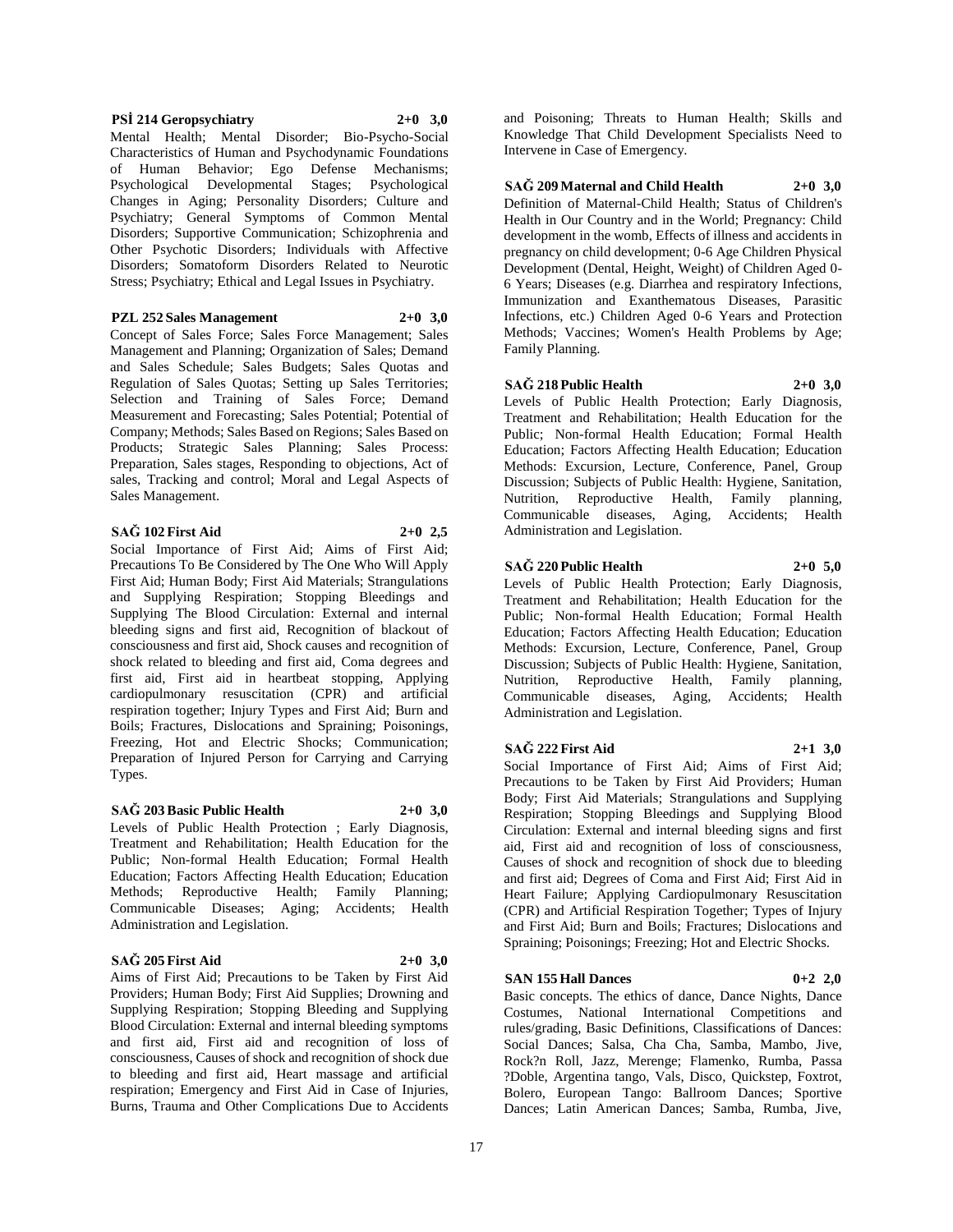Passa-Doble, Cha Cha, Standart Dances; European Tango, Slow vals (English), Viyana vals, Slow foxtrot, Quickstep.

**SAN 217 Fundamental Art Education 3+0 4,0** Basic Terms and Principles of Art Education; Visual Recording Elements; Earthly Elements; Drawing Systems; Arrangement Factors; Investigation of Objects; Survey Studies; From Natural Shapes to Artistic Forms: Object lineated synthesis, Transition to new form; Material Identification; Analysis of Artistic Works; Individual and Group Projects; Art Trips.

**SAN 219 Fundamental Art Education 2+0 3,0** Objectives, Scope and Basic Concepts of Basic Art Education; Design and Creativity; Basic Plastic Elements: Point, Line, Color, Size, Shape, Surface; Material Identification; Plastic Values: Movement, Rhythm, Volume, Space, Balance, Texture; How to Use Values; Light-Dark Values; Composition; Form Associations: Two-dimensional form, Three-dimensional form.

**SEK 222 Work Place Psychology 2+0 3,0**

Use of Psychology at Work; Protecting Employees? Mental Health; Creating a Satisfactory Work Environment; Methods of Increasing Performance; Motivation; Increasing Motivation; Work Satisfaction and Lack of Satisfaction; Work Stress; Worker Burn out; Avoiding Monotony; Feeling of Alienation; Effective Communication and Developing Communication Channels; Work Place Environment; Work Place Accidents; Creating Effective Methods of Dealing with Stress and other Psychological Factors.

#### **SEK 230 Speed Reading Techniques and Shorthand 1+1 3,0**

Shorthand; Ability of Use Shorthand in the Office; Speed Reading and Techniques of Developing faster Reading Skills for the Office; Developing Memory Skills and Recall Techniques; Skimming and Scanning in Reading.

#### **SGH 101 Skincare 1+3 5,0**

Definition and Importance of Skincare; Types of Skincare; Skin: Structure of Skin; Factors affecting Skin Health; Simple Skin Diseases and Characteristics; Skin Types and Characteristics; Skin Diagnosis: Equipments using for Skin Diagnosis and Diagnosis Methods; Equipments using for Skincare; Skincare Practice; Definition and Importance of Special Face Care: Special Face Cares; Skincare Types: Skincare and Applications in Saloon, Skincare and Applications at Home; Suggestions after Skincare Application; Types of Special Face Care; Sterilization, Personal Hygiene.

#### **SGH 103 Fundamentals of Makeup 2+2 5,0**

Definition and Importance of Makeup, Color Knowledge for Makeup, Characteristics of Face, Correction Methods for Facial Defects, Equipments using for Face Makeup, Eyebrow- Eyelash Forming, Day Makeup, Night Makeup, Bride Makeup theoretical and practically. Definition and Importance of Body Makeup; Types of Body Makeup and Using Purposes; Equipments using for Body Makeup; Techniques using for Body Makeup; Body Makeup

Applications: Hand makeup, Foot makeup, Neck and Shoulder makeup, Décolleté makeup.

**SGH 104 Microbiology and Hygiene 2+0 4,0** Introduction to Microbiology; Groups of Microorganisms; Infectious Diseases, Transmission Routes, Prevention Methods; Infectious Diseases on Hair and Skin; Methods of Sterilization and Disinfection; Sterilization Equipment; Practice in Hairdressing and Beauty Centers; Use of Disinfectants; Hygiene: Personal hygiene and its significance, Hair and body Hygiene, Salon hygiene, Cosmetics hygiene.

**SGH 105 Hairdressing and Care I 2+3 6,0** Definition and Importance of Hairdressing; Factors Affecting Hair Styling; Temporary Hair Styling Techniques; Selection and Use of Instruments in Blow-drying: Points to consider in blow-drying, Blow-drying techniques; Blowdrying and Styling Straight, Wavy, Curly, Straight-Mixed Hair; Selection and Use of Hood Dryers: Techniques, Points to Consider, Exercises; Hair Bun Making: Types of buns, Selection and use of devices in bun making; Bun Making for Special Occasions.

**SGH 106 Hairdressing and Care II 2+3 6,0** Permanent Hair Styling Techniques: Definition, Importance, History; Perm Equipment Used in Practice: Points to Consider Before Permanent Waving or Straightening; Selection and Use of Chemical Products; Perm Techniques and Applications; Stages of Permanent Waving or Straightening; Equipment Used in Permanent Waving or Straightening; Selection and Properties of Cosmetic Products.

#### **SGH 108 Hair and Skin Diseases 2+0 4,0**

Structure of Hair and Scalp; Skin and Extensions; Non-Communicable Diseases: Dandruff, Excessive lubrication of the hair, Psoriasis, Baldness, Male pattern baldness, Sebaceous cysts, Broken hair, Damaged hair; Infectious Diseases on Hair and Scalp: Head louse, Fungus, Impetigo, Folliculitis; Hand and Foot Nail Diseases; Skin Health After Epilation and Depilation; Cosmetic Allergies.

#### **SGH 110 Bun-making 0+3 5,0**

Bun-making Procedures; Types of Buns; Tools Used in Bunmaking; Buckles, Hairpins, Accessories, Combs; Important Tips; Buns for Special Occasions; Bridal Bun; Bun Styles in Turkey and in the World; Buns with Artificial Hair; Exercises.

**SGH 203 Makeup for the Stage and the Lens 1+2 4,0** Definition and Characteristics Cinema, Television and Photography Makeup; Points paying Attention in Cinema, Television and Photography Makeup; Equipments and Characteristics using for Makeup for The Stage and The Lens; Makeup of Stage, Fantasy, Carnival and Special **Effects**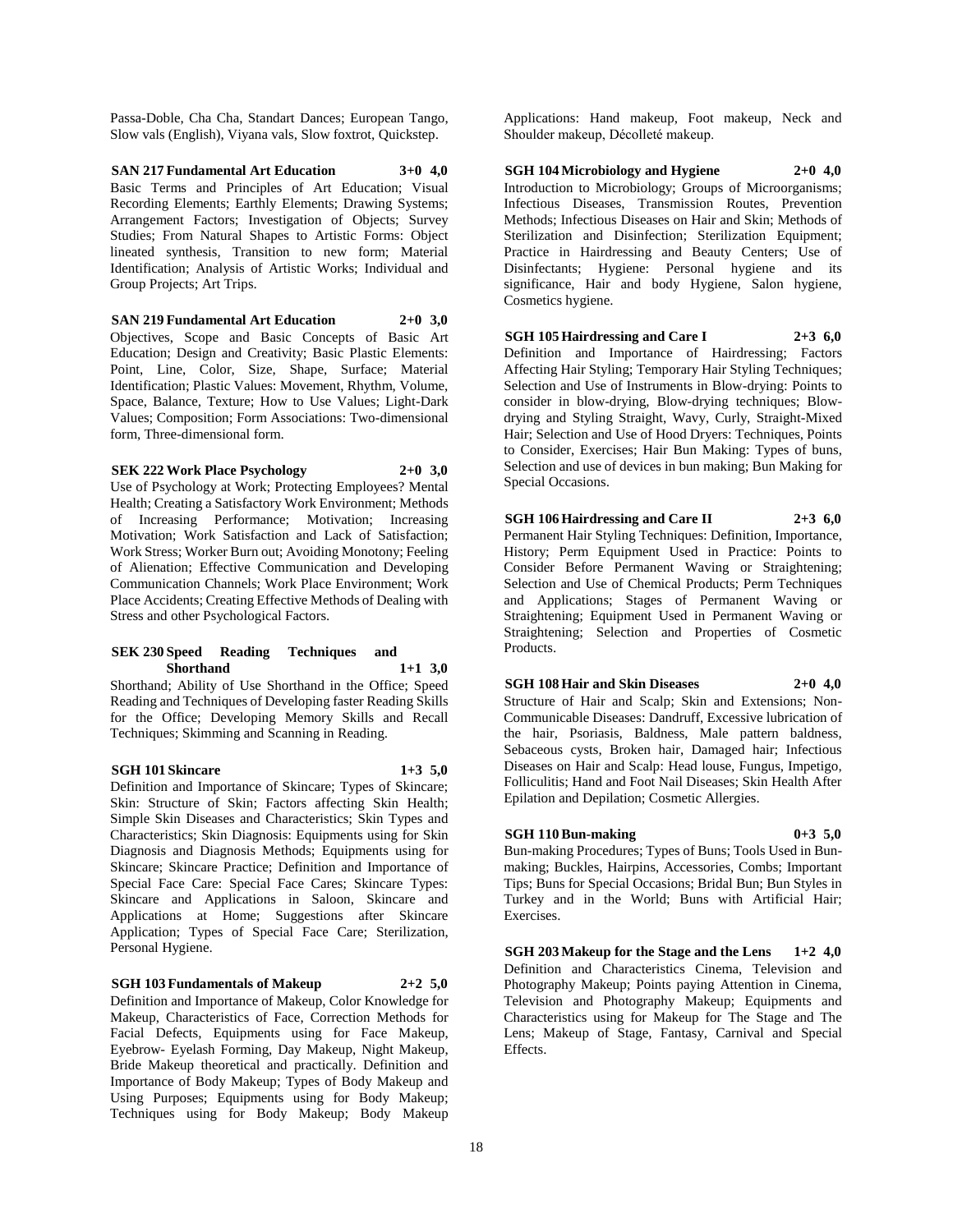#### **SGH 205 Hair and Makeup Design on the Computer 1+1 3,0**

Basic Information and Applications about Hair and Makeup Packet Program: Use of Packet Program (Cosmopolitan Makeover, Changes Studio 2 Makeover, Sugar Virtual Makeover).

### **SGH 209 Hand-Foot and Nail Care 1+3 4,0**

Introduction to Nail Care; Nail Anatomy; Manicure; Pedicure; Nail Decoration; Prosthesis Nail Applications; Nail Repair Techniques and Applications; Foot Care Consulting; Foot Gymnastic; Foot Baths; Special Foot Massages; Reflexology Massage and Foot Skincare.

## **SGH 210 Body Care 2+0 4,0**

Definition and Importance of Depilation; Types of Depilation: Equipment Used for Depilation; Process of Depilation; Definition and Formation of Cellulites; Equipment Used in Cellulite Treatment; Methods of Cellulite Treatment; Definition and Importance of Body Firming; Equipment Used for Body Firming; Methods of Body Firming; Special Body Care: Neck Care, Breast Care, Back Care; Body Peeling.

#### **SGH 211 Professional Massaging 1+2 3,0**

Terms and Concepts Related to Massage Techniques; Historical Development of Massage; Conditions to Give Massage And Not To Give Massage; Classification of of Massage Techniques: Body massage, Foot massage, Leg massage, Back massage, Abdominal massage, Breast massage, Hand massage, Arm massage, Neck and face massage, Scalp massage; Massage Equipment; Effects of Massage on Human; Anatomic Structure of Face and Body; Points to Consider in Massaging.

## **SGH 212 Nail Care 1+2 5,0**

Nail Structure; Nail Care: Tools used in nail care, Repair techniques; Points to Consider in Nail Care; Nail Decorations: Purpose, Significance, Methods, Considerations, Applications; Nail polishing; Techniques, Types, Application; Nail Stickers: Purpose, Importance, Methods, Considerations, Applications; Artificial Nails.

#### **SGH 213 Epilation 1+2 3,0**

Definition and Importance of Epilation; Basic Information About Hair; Definition and Importance of Hair; Hair Types; Hair Structure and Growth; Causes of Hair Growth; Hair Removal Techniques: Electrolysis, Tweezing, Chemical depilatories, Photo Hair Removal, Laser Hair Removal; Depilation; Side Effects of Epilation; Temporary Solutions to Removal of Unwanted Hair.

### **SGH 214 Special Care Practices 0+2 5,0**

Special Body Care: Personal care; Neck Care: Tools and supplies used in neck care; Chest and Back Care: Tools and supplies used in chest and back care; Care for Cracked Skin; Spa Care Practices; Chemical Care; Body Spots; Personal Care at Home.

## **SGH 215 Wig Applications 1+1 3,0**

Definition and Importance of Artificial Hair; Uses of Artificial Hair; Stages of Artificial Hair Construction; Wigmaking with An Awl: Care, Washing, Drying, Fitting, Styling; Types of Artificial Hair; Clip-in and Clip-on, Bonding, Fusion, Infusion, Micro Loops, Tracking; Artificial Hair Used by Men: Wig, Toupee, Beard-moustache, Sideburns; Hairpiece and Snap-Fastener; Reasons for Wig Using; Hair Extensions; Points to Consider in Hair Extensions; Keratin-based Hair Extension: Period of use, Care and preservation, Styling.

#### **SGH 217 Hair Styling I 1+3 5,0**

Blow-drying: Definition, Importance, Techniques, and Practices; Bun-making: Definition, Importance, Techniques, and Practices; Perm: Definition, Importance, Techniques, and Practices; Waving or Straightening: Definition, Importance, Techniques, and Practices; Hair Coloring: Definition, Importance, Techniques; Color: Definition, Classification, Tonality; Hair Highlighting and Lowlighting..

#### **SGH 218 Hair Styling II 1+3 6,0**

Hair Cut: Definition, Importance, Techniques, and Practices; Styling Children's Hair; Styling Male Hair: Definition, Importance, Techniques, and Practices; Male Hair Perms: Definition, Importance, Techniques, and Practices; Male Hair Waving or Straightening: Definition, Importance, Techniques, and Practices; Male Hair Dyeing: Definition, Importance, Techniques, and Practices; Color: Definition, Classification, Tonality; Male Hair Highlighting and Lowlighting.

**SHZ 106 Introduction to Social Work 2+0 3,0** Introduction to Social Work: Definition, Basic concepts; Historical Development of Social Work in Turkey and in the World; Social Work Methods and Techniques: Theory, Working with individuals, Working with groups, Working with the community, Professional interviews, Social investigation report; Specifications and Qualifications of Social Work as a Job: Purpose, Value, Function, Subject, Philosophy; Main Fields of Social Work: Social work for families, children and schools, Youth, Disability, Poverty and social welfare, Immigration and urbanization, Aging and social services, Medical social services, Crime and social services.

#### **SNT 155 History of Art 2+0 2,0**

History of Civilization and Evolution of Art: Prehistory to Present; Concepts and Terminology in Art with Samples; Interrelation among Art-Religion and Society; Effects of Religion on Artistic Development; Reflections and Interpretations of Judaism, Christianity and Islam on Art; Renaissance: Emergence, Effects, Artists, Works of Art; Architecture and Plastic Arts; Art in the 19th and 20th Centuries: Relevanceof the main historical events of the period.

## **SOS 155 Folkdance 2+0 2,0**

Dance in Primitive Cultures; Dance in Earlier Civilizations; Dance in the Middle Age and Renaissance; Dance in the 18th and 19th Centuries; Dances of the 20th Century; Ballet;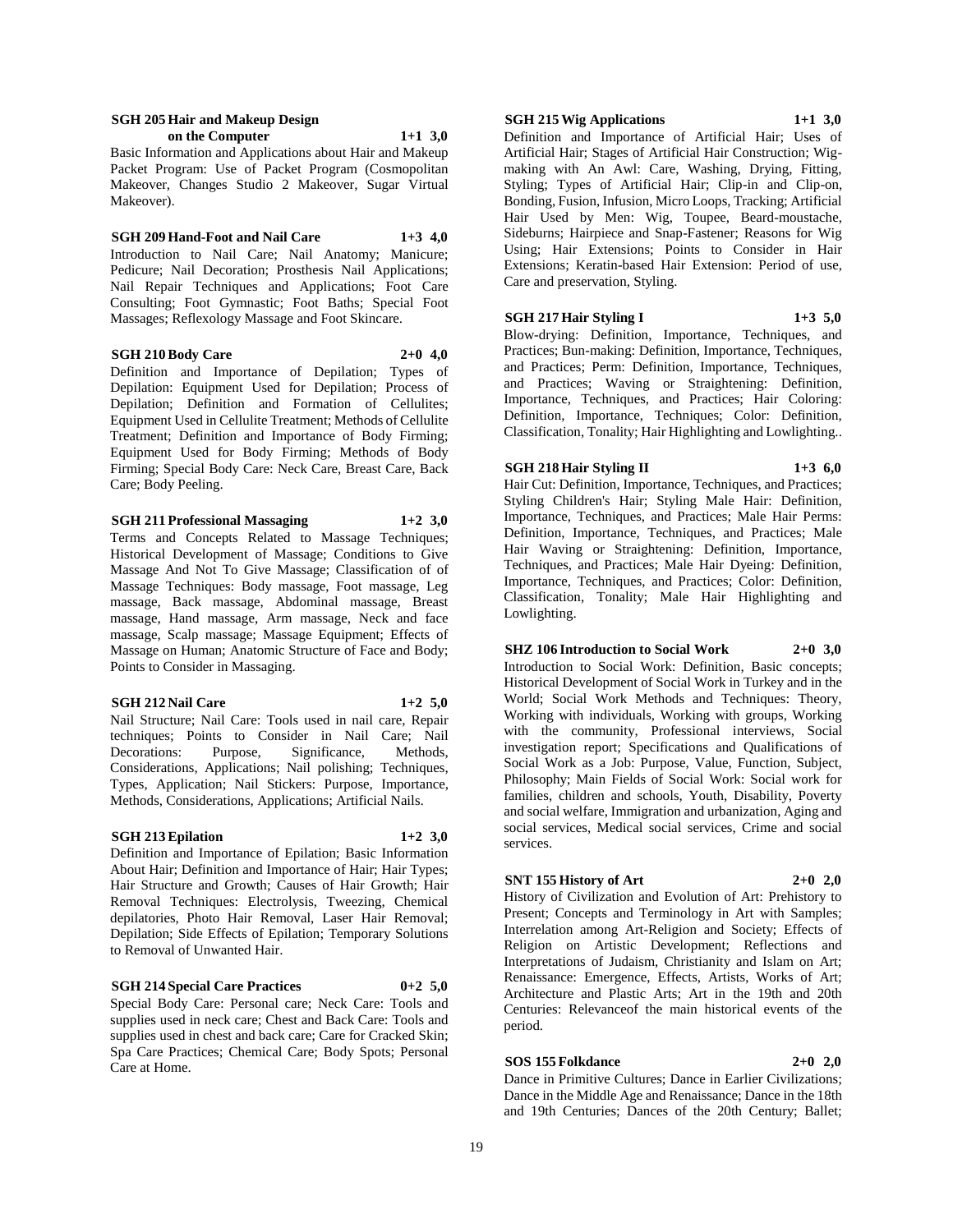Turkish Dances; Emergence of Folkdance; Anatolian Folkdance: Classification, Accompanying instruments; Methods and Techniques of Collecting Folkdance; Problems in Collecting Folkdance; Teaching of Folkdance; Adapting Folkdance for Stage: Stage, Stage aesthetics and Choreography, Orientation and choreography.

## **SOS 220 Health Sociology 2+0 2,0**

Aims of Health Sociology; Place of Health Sociology in Public Health; Health and Social Environment: Effects of Social Environment on Health, Relation between Preventive Medicine and Health Sociology; Biological Environment on Appearing of Diseases; Factors of Physical Environment and Social Environment; Prevention of Environmental Damages; Population and Health: Social Factors affecting Population Change; Socialization and Its aims: Social Change, Population Medicine in Rural Areas, Social Differentiation and Stratification, Effects of Social Movements on Health.

#### **TAR 165 Atatürk's Principles and History of Turkish Revolution I 0+0 2,0**

Reform efforts of Ottoman State, General glance to the stagnation period, Reform searching in Turkey, Tanzimat Ferman and its bringing, The Era of Constitutional Monarchy in Turkey, Policy making during the era of first Constitutional Monarchy, Europe and Turkey, 1838-1914, Europe from imperialism to World War I, Turkey from Mudros to Lausanne, Carrying out of Eastern Question, Turkish Grand National Assembly and Political construction 1920-1923, Economic developments from Ottomans to Republic, The Proclamation of New Turkish State, from Lausanne to Republic.

#### **TAR 166 Atatürk's Principles and History of Turkish Revolution II 0+0 2,0**

The Restructuring Period; The Emergence of the fundamental policies in the Republic of Turkey (1923-1938 Period); Atatürk's Principles, and Studies on Language, History and Culture in the period of Atatürk; Turkish Foreign Policy and Application Principles in the period of Atatürk; Economic Developments from 1938 to 2002; 1938-2002 Period in Turkish Foreign Policy; Turkey after Atatürk's period; Social, Cultural and Artistic Changes and Developments from 1938 to Present.

#### **THU 201 Community Services 0+2 2,0**

The course aims to integrate the students with the community and enable them to utilize the knowledge they have accumulated in their courses. The students participate in different community projects such as helping young students at their study periods or after school study sessions , aiding the elderly in nursing homes, helping disabled individuals with various tasks, helping Social Services and aiding children with their education etc. The students also try to work in projects which raise environmental awareness.

#### **THU 203 Community Services 0+2 3,0**

Various Community Projects: Helping young students during their study periods or after school study sessions, Aiding the elderly in nursing homes, helping disabled individuals with various tasks, helping social services and

aiding children with their education etc., take part in the projects which raise environmental awareness, Integrating with the community and enabling use of knowledge accumulated in the courses.

#### **TİY 221 Creative Drama 2+0 3,0**

Definition of Drama; Differences and Similarities Between Types of Drama; History of Educational Drama; Importance and Use of Play and Drama in Child Development and Education; Drama Techniques; Types of Educational Drama; Integration of Educational Drama Activities in Daily and Weekly Programs of Pre-School Education: Use of drama in learning by practicing, Gaining self-confidence, Adaptation, Using five senses, Developing observation skills, Game setting; Uncovering Individual and Group Creativity.

**TİY 308 Republic Era Turkish Theatre 2+0 3,0** Republic Era Turkish Theatre: Political, Social, Cultural Art Life; Theatre Concepts; Western Theatre; Theatre Perception; Effects of Western Theatre on Turkish Theatre; Dramatic Types; Acting Methods, Directing, Playwriting, Dramatic Styles; Theatre Buildings; Directing Techniques; Analyzing Developments of Theatre; Theatre Education; State Theatres; Private Theatre Companies.

**TLT 101 Medical Biology and Genetics 3+0 6,0** Biomolecules; Cell Structure and Organization of the Cell Structure; Organelles and Their Functions; Cell Physiology; Energy Metabolism; ATP Synthesis Methods; Mendel's Principles of Genetics; Cell Division and Its Stages; Nature of Genetic Material; DNA and RNA Structure; DNA Synthesis; Protein Synthesis Mechanism; Genetic Control Mechanisms; Mutation Paths; Reproductive Organs; Reproductive Biology.

**TLT 104 Clinical Microbiology Applications 1+2 5,0** Safety in Microbiology Laboratories; Apparatus and Equipment Used in Microbiology Laboratories; Quality Control and Standards in Microbiology Laboratories; Diagnostic Methods Used in Clinical Microbiology; Transport of Samples to the Laboratory; Microscopy Techniques; Cultural Processes; Automation Systems; Immunological Methods; Molecular Tests; Antibiogram Tests: Evaluation of Test Results.

#### **TLT 202 Medical Waste 2+0 3,0**

What is Medical Waste?; Medical Waste Producer's Obligations; Separate Collection and moved in at Source of Medical Waste; Unit Internal Medical Waste Management Plan; Municipal Duties of Medical Waste Temporary Storage and Temporary Waste Depot; Containers as using Temporary Waste Storage; Collection and Transport of Small Amount of the produced Medical Waste; Hazardous Waste Arising in Health Facilities and Waste Minimization; Personnel Training Related to Medical Waste, Medical Waste Disposal, Waste Management Problems and Suggestions for Solution.

#### **TLT 203 Hematology 2+0 3,0**

Introduction to Hematology, Blood Composition and Functions; Blood Count Methods; Taking Blood Sample;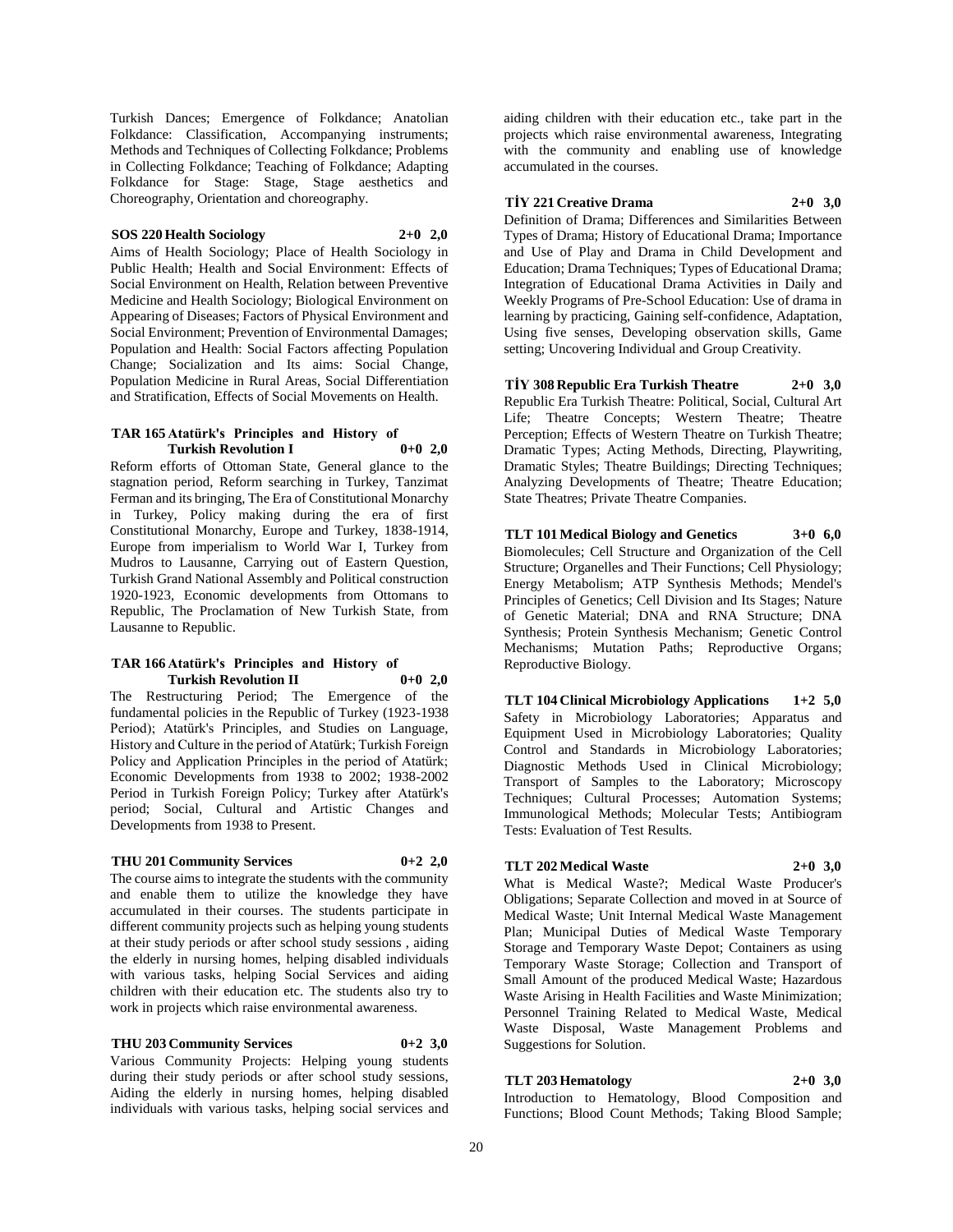Anticoagulants and Bone Marrow Aspiration; Developments and Count of Erythrocytes, Reticulocytes, Hemoglobin Determination; Structure of Hemoglobin, Differences in Hemoglobin; Hematocrit and Erythrocyte Sedimentation Rate; Serological experiments; The Abnormalities in Erythrocyte Construction and Demolition; Erythrocyte Indexes; Developments, Count and Differential Count of White Blood Cells, Leukocyte Abnormalities; Leukocyte and Virus Diseases; Leucocytes and Malignant Diseases; Blood Agglutination, Blood Groups and Techniques; Hemorrhagic Diseases connected Various Reasons.

#### **TLT 213 Experimental Animals 2+0 4,0**

Mouse, Rat, Guinea Pig and Rabbit Biology; Selection of Experimental Animals; Experiment Areas and Life Cages; Animal Nutrition; Production and Care of Experimental Animals; Dissection Instruments and Cleaning; Cleaning Animal Wastes and Health Rules to Consider; Jugular Vein, Tail Vein and Blood Collection from the Heart; Death in Experimental Animals.

#### **TLT 214 Pathology 2+0 5,0**

Definition of and General Information on Pathology; Pathology Laboratories; Hospital; Cell Injury; Necrosis and Its Types; Cellular Adaptation I; Cellular Adaptation II; Liquid Equilibrium Disorders and Edema; Congestion, Hyperemia and Bleeding; Thrombosis, Embolism, Infarction and Shock; Metabolic Disorders I; Metabolic Disorders II; Inflammation: Acute and chronic inflammation, Granulomatosis Inflammation; Wound Healing; General Inflammation of the Immune System; Tumors, Tumor Etiopathogenesis, Special Tumors, Pathology Laboratory; Pathology of Infectious Diseases.

#### **TLT 215 Parasitology 2+0 4,0**

Common Life; Parasites; Concepts of Host and Vector; Parasitism: Impact of parasites on the host, Impact of the host on parasites; Sources of Parasite; Result of Infection; Epidemiology of Parasitosis; Symptoms of Parasitosis; Diagnosis of Parasitosis: Active diagnosis with the parasite, Direct diagnosis, Indirect diagnosis; Treatment of Parasitosis; Fight Againts Parasitosis; Important Parasite Groups in Human: Protozoa, Helminthes, Arthropods.

#### **TLT 216 Radiation Biology and Nuclear Medicine 2+0 3,0**

Definition of Nuclear Medicine; Concept of Atomic and Nuclear Physics and Radiation; Types of Radiation and Drug Interactions; Radioactive Agents and Pharmaceuticals used in Nuclear Medicine; Radioactivity Detection Systems; Radiation Protection: biological effects of radiation, Classification of radiation sources, Rules of protection from radiation; Radiation Dosimeter; Radioactive Waste Management; Area and Staff Dosimeter.

#### **TLT 217 Genetic Analysis 2+0 3,0**

Collection and Storage of DNA Evidence; Contamination; Genetic Basis of Diversity: DNA Typing; Series Polymorphism; Importance of DNA Analysis in Forensic Cases; DNA Isolation; Qualitative and Quantitative DNA Analysis; DNA Sequence Analysis; PCR-RFLP (polymerase

chain reaction - restriction fragment length polymorphism) as a Screening Technique; Bacteria Cloning System; Definition and Organization of Genome; Genomes of Various Organisms; Genome Gene Search and Screening Methods.

**TLT 219 Biotechnology and Biosafety 2+0 3,0** Definition of Biotechnology; Importance of Biotechnology; Biotechnology in Turkey and in the World; Biotechnology Policies in the World; Use of Biotechnology in the Production of Vegetables, Fruits, and Plants with Oil Seeds and Biologically Active Substance; Biotechnological Methods Used in Food Industry; Use of Biotechnological Methods in Industrial Waste And Waste Water Treatment: Future Applications of Biotechnology.

**TLT 220 Health Services Management 2+0 3,0** Management: Management processes, Sources of management, Public administration; Healthcare Services: Preventive health services, Curative health services, Rehabilitative health services; Health Industry: Types of health businesses, Legal foundations of health institutions; Hospital Management; Health Services Organization: Legal Foundations of Health Care Organization in Turkey; Central and Provincial Health Service Organizations in Turkey; Hospital Management Organization; Hospital Management Organization in Some Countries and the International Health Organizations.

**TLT 221 Methods of Criminal Investigation 2+0 3,0** Fundamental Concepts in Forensic Sciences; Human Genome and DNA Arrays; Evidence Collection and Protection; Forensic Genetics Laboratory: Laboratory rules, Tools and equipment used in the laboratory, Chemical solutions used in the laboratory; Commercial Multiplex STR Kits; Methods of Investigation; DNA Isolation Methods; Quantitative Determination of DNA; DNA Amplification.

**TLT 223 Laboratory Knowledge 2+0 3,0** Safety at Work and Regulation of Hazardous Chemicals; Classification of Chemicals; Explosive, Oxidant, Flammable, Toxic, Irritant, Corrosive, Carcinogen, Mutagen, Radioactive compounds; Rules to Obey While Working with Chemical Compounds; Acids and Bases, Alkali Metals, Heavy Metals, Formaldehyde, Sulphuric Compounds; Basic Processes: Working with glass materials, Working under vacuum; Heating and Cooling Processes; Fire and Fire Prevention Methods; Storage and Removal of Chemical Waste; Labeling and Storage of Waste Containers and Chemical Compounds; Chemicals That Should not Come into Contact with Each Other.

#### **TÜR 151 Turkish Language I 2+0 2,0**

Language: Theories on the Origin of Language; Language, Culture and Society; Language-reform: Turkish Language Association; Languages of the World; Language Families;Turkic Languages; Characteristics of Modern Turkish: Phonetics, Morphology, Syntax, Spelling, and Punctuation; Rules of Composition: Punctuation; Correspondence: Writing a CV, Writing petitions, Business and personal letters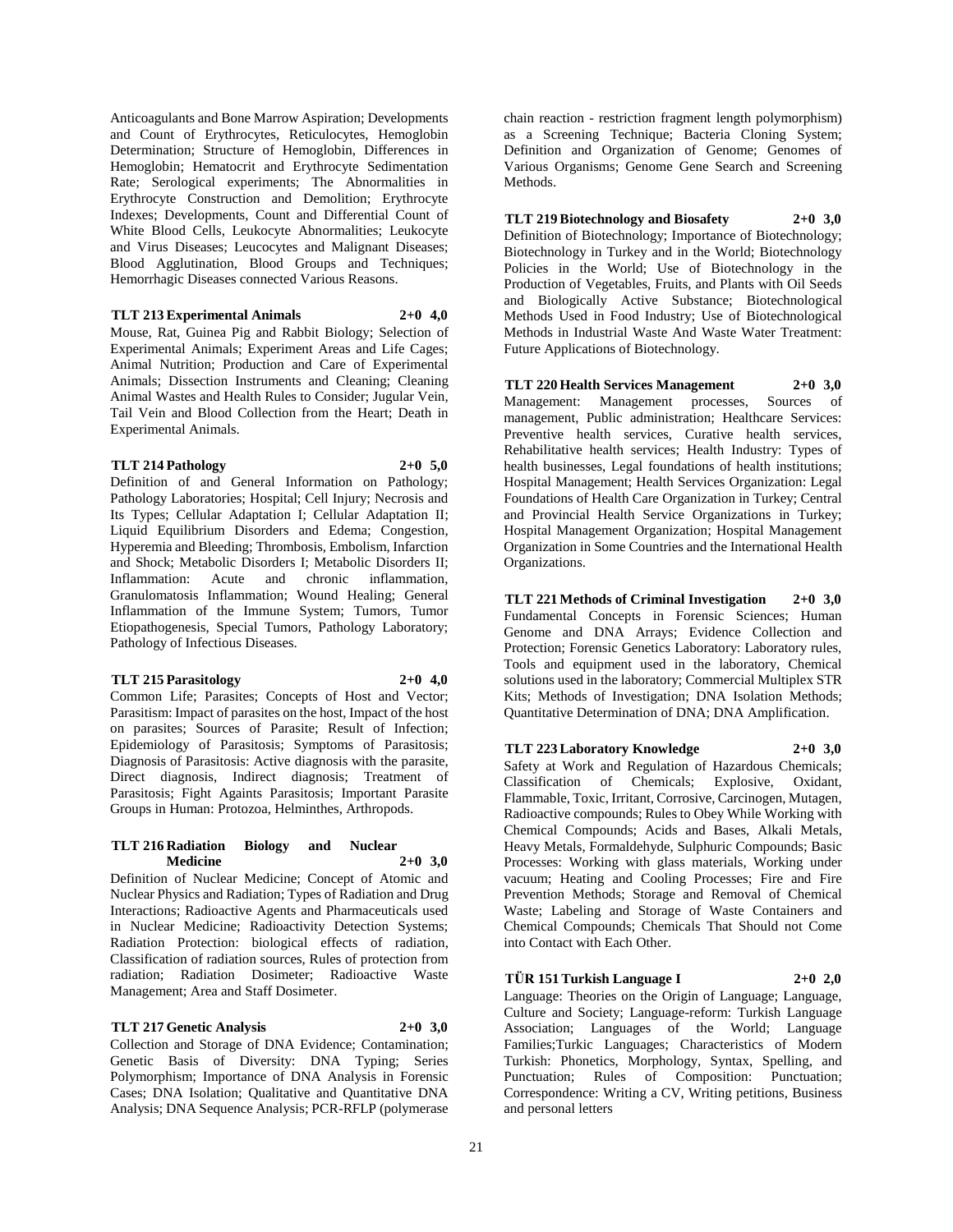## **TÜR 152 Turkish Language II 2+0 2,0**

Features and Rules of Spoken Turkish: Effective Speech; Effective Listening: Rules of Listening; Reading: Reading comprehension, Critical reading; Text Types: Short story, Novel, Articles, Essays, Poetry, Drama.

#### **YAB 103 Professional Terminology 2+0 3,0**

Pre-and Suffixes Used in Medical Terms; Medical Terms Related to Human Anatomy; Medical Terms Related to Movement and Nervous Systems; Medical Terms Related to Nervous System snd Psychiatric Disorders; Medical Terms Related to Respiratory System; Medical Terms Related to Digestive System; Medical Terms Related to Cardiovascular System; Medical Terms Related to Blood and Hematopoietic Organs; Medical Terms Related to Urogenital System; Medical Terms Related to Endocrine System; Medical Terms Related to Eyes, Ears, Nose, Throat and Skin.

#### **YAB 104 Fundamentals of Gerontology 3+0 5,0**

Definition of Senescence and History of Gerontology; Changes appearing in Senescence and Types of Senescence; Factors affecting Senescence and Preventing of Premature Aging; Aging Problems, Evaluation of Aged Person; General Care of Aged Person; Senescence and Ethics; Importance of Life Quality in Aged People; Geriatric Emergencies; Common Problems and Care in Senescence; Healthy and Active Aging; Conditions of Aged People in Our Country.

#### **YAB 107 Principles and Practices in Elderly**   $3+1$  **5.0**

Aging and Old Age: Hypertension and Heart Failure in Aged People; Cardiovascular Diseases in the Elderly; Dementia, Parkinson's Disease; Urinary Incontinence and Fecal Incontinence in the Elderly;, Principles of Nutrition in the Elderly; Changes in Physical Activity in the Elderly; Nursing Care for Aged People; Pressure Ulcers and Care; Tracking of Drug Use in the Elderly: Cardiopulmonary Resuscitation.

#### **YAB 108 Principles and Practices in Elderly Care II 3+1 5,0**

Oral Drug Administration: Types, Methods; Parenteral Drug Applications: Types, Methods; Warm and Cold Applications; Pain and Sleep; Respiratory System and Applications; Gastrointestinal System and Applications; Urinary System and Applications; Wound Care and Applications; Care of Bedridden Patients; Care of the Elderly in Terminal Stage; Elderly Care Homes, Relevant Hospital Units.

## **YAB 110 Pharmacology 2+0 5,0**

Introduction to Pharmacology and Definitions; Research Fields of Pharmacology; Pharmaceutical Forms and Routes of Administration; Pharmacokinetic Properties; Side Effects and Toxic Effects of Drugs; Poisonings and Treatment; Autonomous Nervous System Drugs; Cardiovascular System Drugs; Drugs Used in Nervous System Diseases and Psychiatric Diseases; Drugs Used in Respiratory System Diseases; Drugs Used in Digestion System Diseases; Antibiotics; Drugs Used in Endocrine System Diseases; Drugs Used in Cancer Treatment; Antiviral, Antifungal,

Antiprotozoal, Anthelminthic Drugs, Disinfectants; Prescription Information.

#### **YAB 112 Infectious Diseases 3+0 5,0**

Infectious Agents; Pathogenesis; Transmission; Symptoms; Virulence; Epidemiology; Infectious Diseases Diagnosis; Testing; Prevention; Control; Immunization; Immune System and Host Defense; Hospital (Nosocomial) Infections; Diseases Transmitted via Surgery and Transplantation; Severe Acute Respiratory Syndrome; Diseases Transmitted by Air; Direct Contact Transmission; Sexually Transmitted Diseases; Animal Transmitted Diseases; Insect Transmitted Diseases; Soil Transmitted Diseases; Water Transmitted Diseases; Diseases Transmitted by Food; Microorganisms as Biological Weapons.

**YAB 114 Disinfectants and Their Uses 2+0 4,0** Chemicals Used for General Disinfection Purposes: Living areas, City water, Canalization, Pools; Chemicals Used for Special Disinfection Purposes: External antiseptics; Classification by Chemical Structures: Phenols, Aminoacridines, Various nitrogenous compounds, 8- Hydroxyquinolines, Organic Heavy Metal Compounds, Oxidant Compounds, Chemical Sterilization Agents, Alcohol and aldehydes, Ethylene oxide, -Propiolactone; Internal Antiseptics; Urinary and Gastrointestinal Tract; Organic Arsenic Derivatives, Organic Antimony Derivatives, Organic Bismuth Derivatives, Nitrofuran Derivatives.

## **YAB 207 Principles of Nutrition 2+0 3,0**

Introduction to Nutrition; Carbohydrates, Proteins, Fats, Vitamins, Water and Minerals; Characteristics of Probiotics; Principles of Adequate and Balanced Diet; Nutritional Characteristics of the Elderly; Energy Requirement; Ideal Height and Weight; Food Groups and Food Pyramid; Consumption of High-fiber Food by the Elderly; Malnutrition and Anorexia of Aging; Obesity and Diseases Caused by Obesity; Nutrition of the Elderly with Chronic Diseases.

## **YAB 208 Aged Care Services at Home 2+0 3,0**

Concept of Care at Home; The Place and Importance of Health Personnel in Care at Home; Expropriating of Home Care Services in Turkey; Organization and Coordination of Hospital Services and Home Care Services; Rehabilitation and Home Care of Hemiplegic Patient; Rehabilitation and Home Care of Diabetic Patient; Rehabilitation and Home Care of Continuous Peritoneal Dialysis in the outpatient.

#### **YAB 209 Principles and Practices in Elderly Care III 3+1 5,0**

Principles of Elderly Care; Comprehensive Geriatric Assessment and Applications; Care for Bedridden Aged People; Care in Fecal State and Urinary Incontinence; Basic Palliative Care; Elderly Care in Terminal Stage; Family Involvement in Elderly Care; Basic Principles of Elderly Care in the World; Social Approaches to Elderly Care.